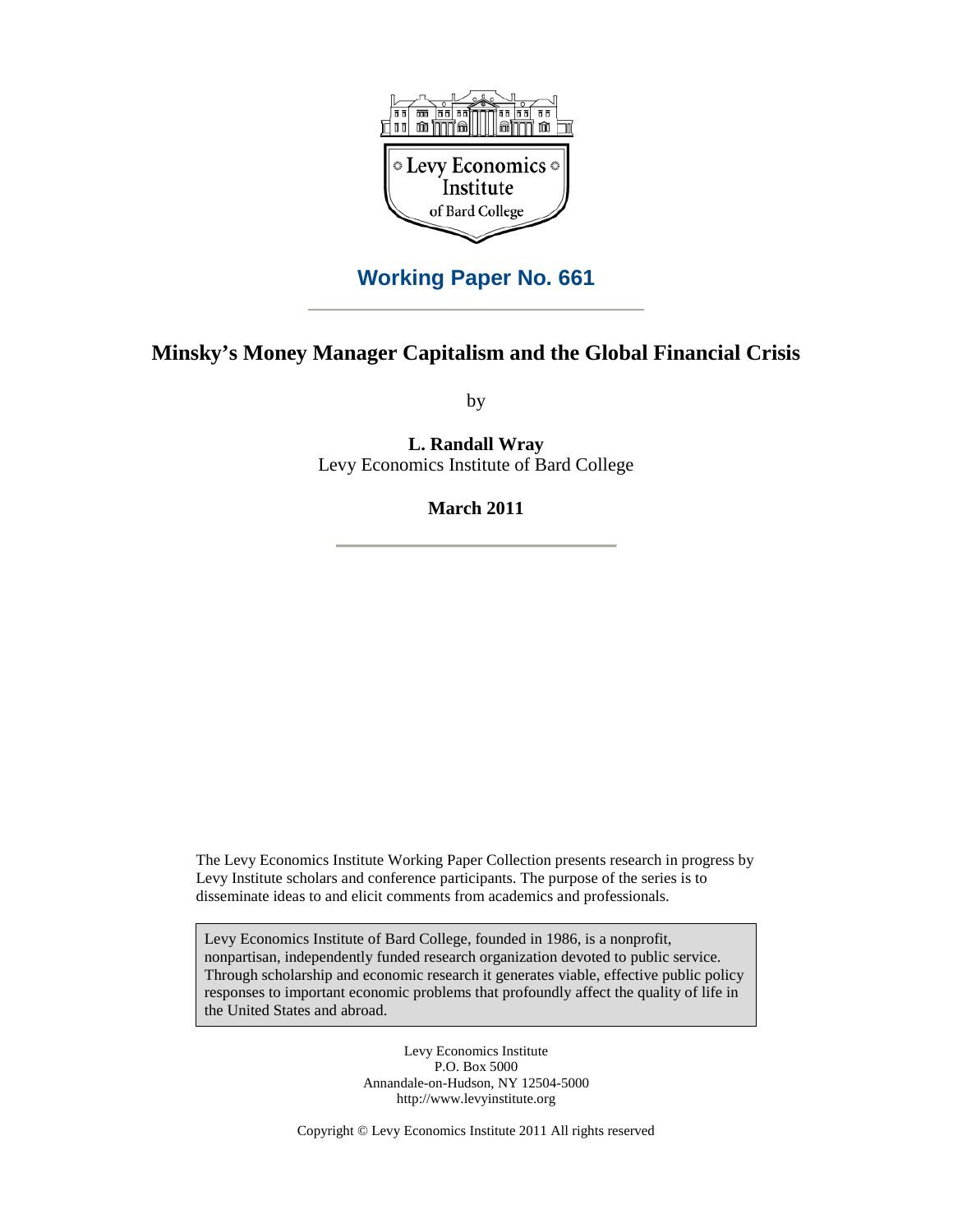#### **ABSTRACT**

The world's worst economic crisis since the 1930s is now well into its third year. All sorts of explanations have been proffered for the causes of the crisis, from lax regulation and oversight to excessive global liquidity. Unfortunately, these narratives do not take into account the systemic nature of the global crisis. This is why so many observers are misled into pronouncing that recovery is on the way—or even under way already. I believe they are incorrect. We are, perhaps, in round three of a nine-round bout. It is still conceivable that Minsky's "it"—a full-fledged debt deflation with failure of most of the largest financial institutions—could happen again.

 Indeed, Minsky's work has enjoyed unprecedented interest, with many calling this a "Minsky moment" or "Minsky crisis." However, most of those who channel Minsky locate the beginnings of the crisis in the 2000s. I argue that we should not view this as a "moment" that can be traced to recent developments. Rather, as Minsky argued for nearly 50 years, we have seen a slow realignment of the global financial system toward "money manager capitalism." Minsky's analysis correctly links postwar developments with the prewar "finance capitalism" analyzed by Rudolf Hilferding, Thorstein Veblen, and John Maynard Keynes—and later by John Kenneth Galbraith. In an important sense, over the past quarter century we created conditions similar to those that existed in the run-up to the Great Depression, with a similar outcome. Getting out of this mess will require radical policy changes no less significant than those adopted in the New Deal.

**Keywords:** Hyman Minsky; Hilferding; Veblen; Keynes; John Kenneth Galbraith; Financial Crisis; Minsky Crisis; Minsky Moment; Finance Capitalism; Money Manager Capitalism; Debt Deflation; Can It Happen Again?

**JEL Classifications:** B22, B25, B26, B52, E02, E11, E12, E44, G01, G18, G20, G21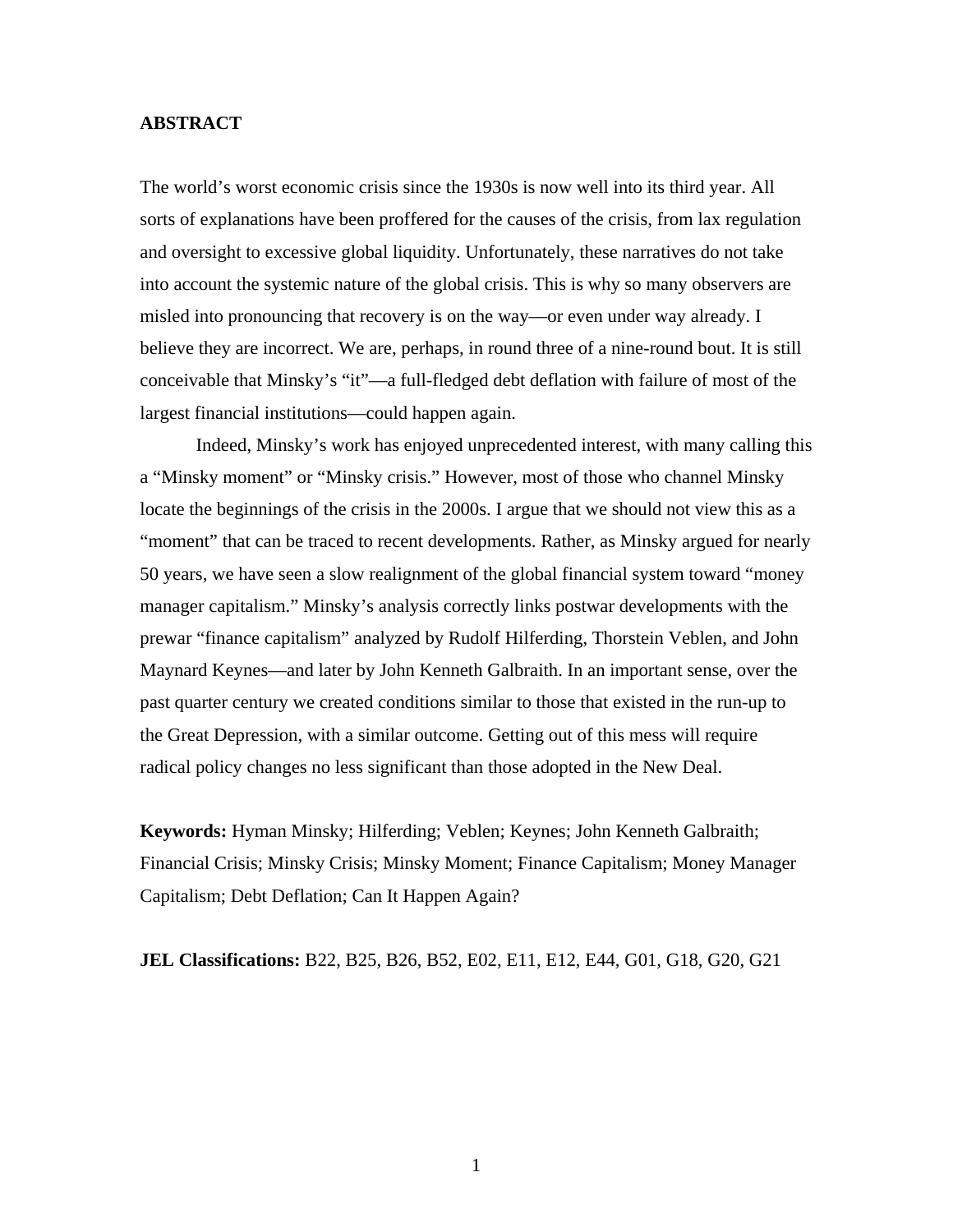The world's worst economic crisis since the 1930s is now well into its third year. All sorts of explanations have been proffered for the causes of the crisis: lax regulation and oversight, rising inequality that encouraged households to borrow to support spending, greed and irrational exuberance, and excessive global liquidity—spurred by easy money policy in the United States and by US current account deficits that flooded the world with too many dollars. Unfortunately, these do not recognize the systemic nature of the global crisis. This is why so many observers are misled into pronouncing that recovery is on the way—or even underway already.

I believe they are incorrect. We are perhaps in round three of a nine round bout. The first round was a liquidity crisis—when major "shadow bank" institutions such as Lehman and Bear Stearns were unable to refinance positions in assets. The second round was a wave of insolvencies—with AIG and Merrill Lynch and a large number of home mortgage specialists failing or requiring resolution. In round three we have the financial institutions cooking the books, using government bail-out funds and creative accounting to show profits so that they can manipulate stock prices and pay huge bonuses to top management and traders. Round four should begin this fall, when another wave of defaults by borrowers forces institutions to recognize losses. It is conceivable that this could deliver a knock-out punch, bringing on a full-fledged debt deflation and failure of most of the behemoth financial institutions.

Indeed, they may already be massively insolvent, but forbearance by the regulatory authorities allows them to ignore losses on trash assets and remain open. If the knock-out comes, governments might be able resuscitate the institutions through trillions more dollars of bail-outs—but I do not think voters will allow that to happen. Hence, a knock-out punch might provide the necessary impetus for a thorough reformation of the international financial system. Otherwise, I do not see any way out of this crisis—which could drag on for many more years in the absence of radical policy intervention. Perhaps of more immediate importance, fiscal policy—the only way out of this deep recession is constrained by deficit hysteria, which seems to have even infected President Obama. If a debt deflation begins, it will take a major revolution of thinking in Washington to allow for fiscal expansion on the necessary scale. As we know, it was only World War II that generated sufficient spending to get the economy out of depression; one can only hope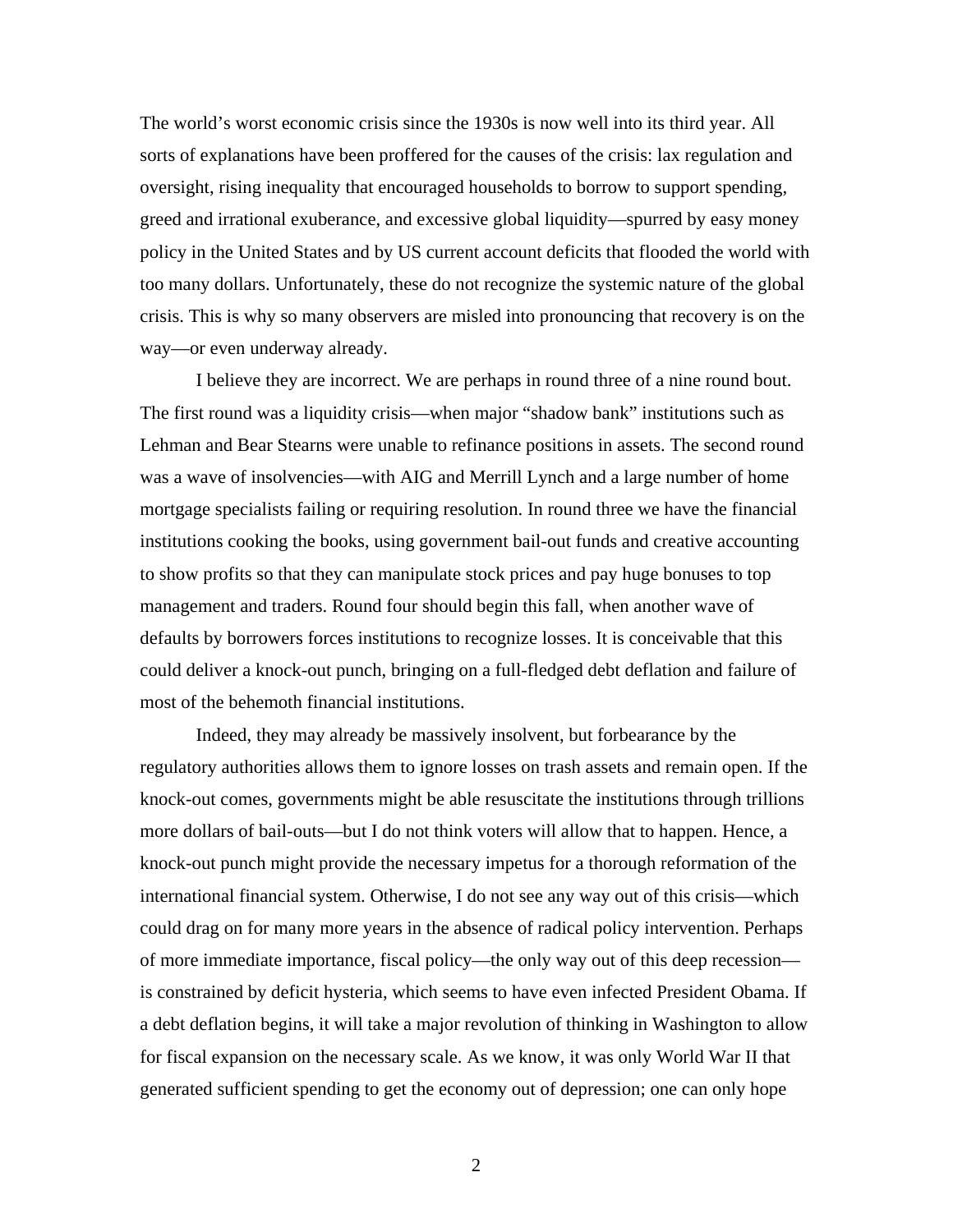that something less destructive can create support for more government spending this time around.

 Hyman Minsky's work has enjoyed unprecedented interest, with many calling this the "Minsky Moment" or "Minsky Crisis" (Cassidy 2008; Chancellor 2007; McCulley 2007; Whalen 2007). However, most of those who channel Minsky locate the beginnings of the crisis in this decade. What I have long argued is that we should not view this as a "moment" that can be traced to recent developments. Rather, as Minsky argued for nearly fifty years, we have seen a slow transformation of the global financial system toward "money manager capitalism." Others have used terms like "financialization," "casino capitalism," or even "neoliberalism" (outside the United States) and "neoconservatism" (or "ownership society" within the United States—I particularly like James Galbraith's "predator state" term) to describe this phenomenon. I think Minsky's analysis is more comprehensive and it correctly links postwar developments with prewar "finance capitalism" analyzed by Rudolf Hilferding, Thorstein Veblen, and John Maynard Keynes—and later by John Kenneth Galbraith. In an important sense, over the past quarter century we restored conditions similar to those that existed in the run-up to the Great Depression, with a similar outcome. To get out of this mess will require radical policy changes no less significant than those adopted with the New Deal. Most importantly, the New Deal downsized and then constrained the financial sector. I think that is a pre-condition to putting in place the structure that would promote stable growth—although other policies will be required, as discussed below.

Before proceeding further, let me acknowledge that my focus is on the United States. However, conditions in the other advanced economies are and were similar. That is to say, they also operated along the lines of finance capital in the pre-Depression era, and other nations such as the UK had their own version of a New Deal in the postwar period, and they returned to a money manager version of finance capitalism in recent years. Hence, while the details presented refer to the US case, the general arguments are more widely applicable.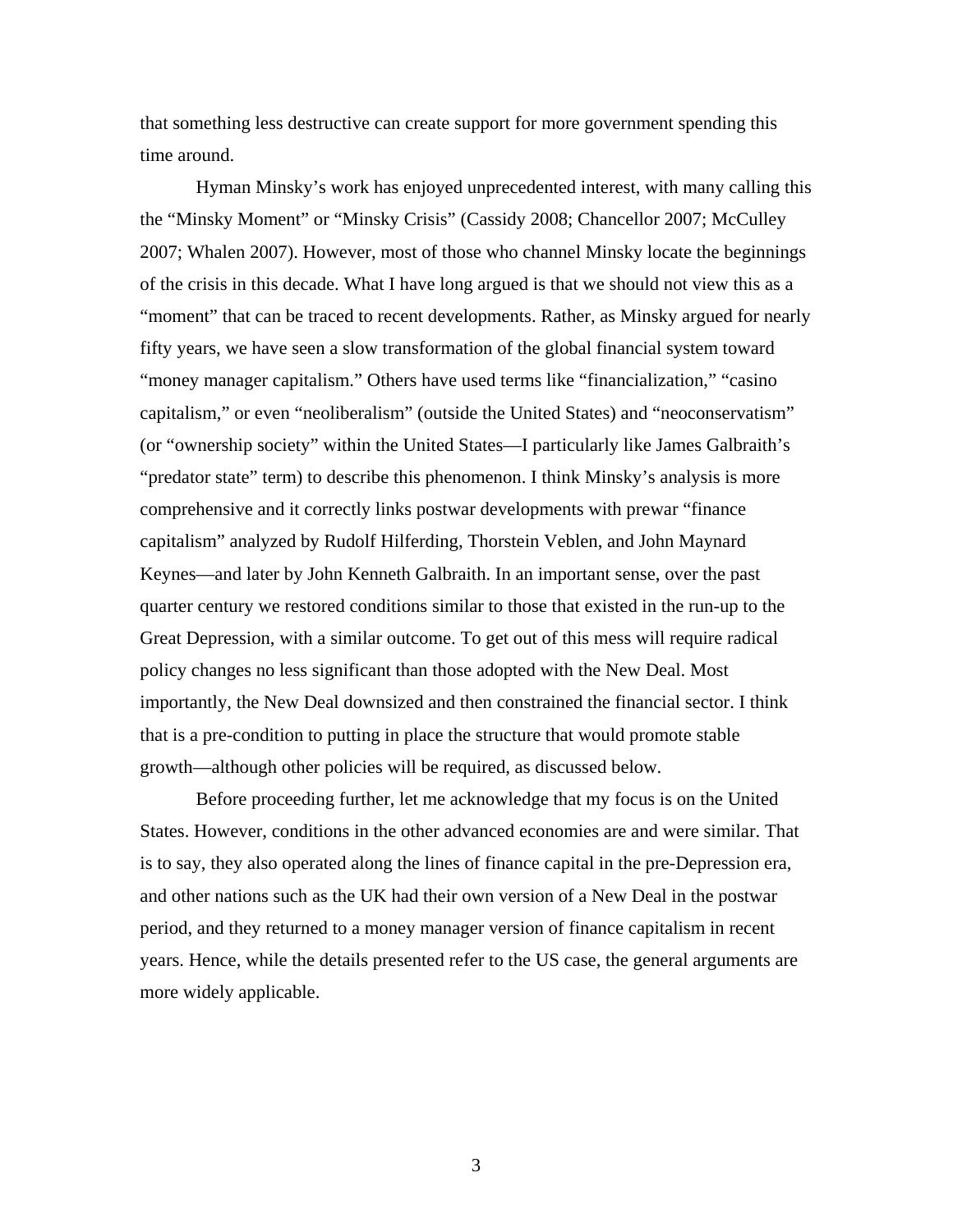#### **A BRIEF FINANCIAL HISTORY OF THE POSTWAR PERIOD**

The best accessible account of the Great Depression is J.K. Galbraith's *The Great Crash*. Very briefly, the late 19th century saw the rise of the huge corporations—and robber barons. Modern industrial production required increasingly expensive, complex, and long-lived capital assets. It was no longer possible for an individual or family to raise the necessary funding, hence, external finance was needed. This was supplied directly by financial institutions, or by selling equity shares. As J.M. Keynes famously described in his *General Theory*, separation of nominal ownership (holders of shares) from management of enterprise meant that prices of equities would be influenced by "whirlwinds of optimism and pessimism."

Worse, as Galbraith makes clear, stocks could be manipulated by insiders—Wall Street's financial institutions—through a variety of "pump and dump" schemes. Indeed, the 1929 crash resulted from excesses promoted by investment trust subsidiaries of Wall Street's banks. Since the famous firms like Goldman Sachs were partnerships, they did not issue stock; hence they put together investment trusts that would purport to hold valuable equities in other firms (often in other affiliates, which sometimes held no stocks other than those in Wall Street trusts) and then sell shares in these trusts to a gullible public. Effectively, trusts were an early form of mutual fund, with the "mother" investment house investing a small amount of capital in their offspring, highly leveraged using other people's money. Wall Street would then whip up a speculative fever in shares, reaping capital gains. However, trust investments amounted to little more than pyramid schemes—there was very little in the way of real production or income associated with all this trading in paper. Indeed, as Galbraith shows, the "real" economy was already long past its peak—there were no "fundamentals" to drive the Wall Street boom. Inevitably, it collapsed and a "debt deflation" began as everyone tried to sell out of their positions in stocks—causing prices to collapse. Spending on the "real economy" suffered and we were off to the Great Depression.

To deal with the effects, the Roosevelt administration adopted a variety of New Deal reforms, including direct job creation in an "alphabet soup" of programs such as the WPA and CCC; it created commodity buffer stock programs to stop the fall of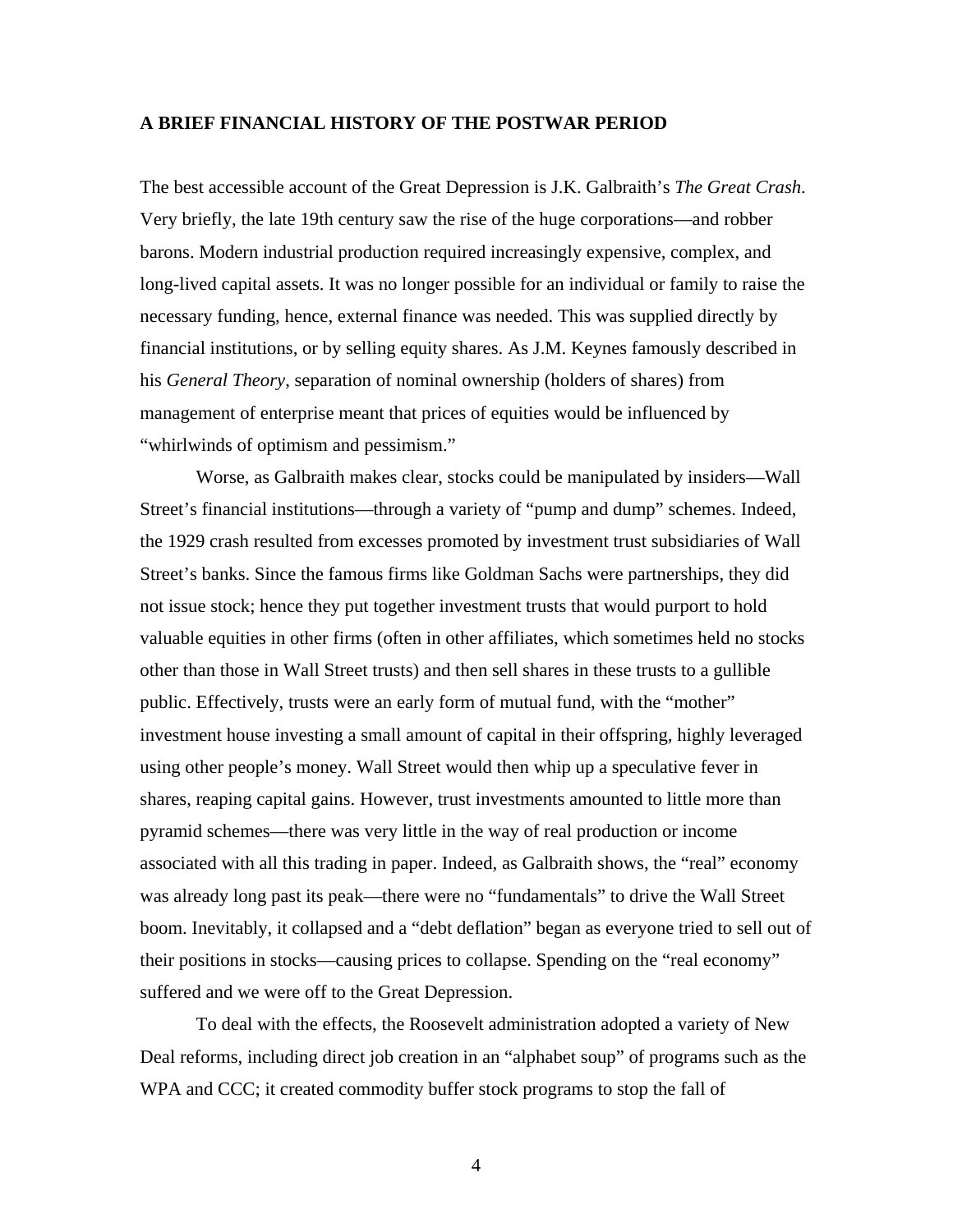agricultural prices; it enacted relief programs and Social Security to provide income and reduce inequality (which had peaked in 1929, which was part of the reason that the real economy had slowed—most people were too poor to consume much); it supported labor unions to prevent wages from falling; it created Social Security to provide income to the aged, thereby propping up aggregate demand; and—important for our story here—it reformed the financial system. These reforms included a segregation of financial institutions by function—commercial banking, investment banking, savings and loans, and insurance each had their own lines of business.

In truth, none of this was enough to end the Great Depression—it took the spending of World War II to get us out—but it set the stage for the stable economy we had after the war. This was a high-consumption economy (high and growing wages created demand), with countercyclical government deficits, a central bank standing ready to intervene as necessary, low interest rates, and a heavily regulated financial sector. The "golden age" of capitalism began—what Minsky called "paternalistic capitalism," or the "managerial-welfare state" form of capitalism. J.K. Galbraith called it the "new industrial state." Recessions were mild, there were no financial crisis until 1966, and when they began, crises were easily resolved through prompt government response.

This changed around the mid-1970s, with a long series of crises that became increasingly severe and ever more frequent: real estate investment trusts in the early 1970s; developing-country debt in the early 1980s; commercial real estate, junk bonds, and the thrift crisis in the United States (with banking crises in many other nations) in the 1980s; stock market crashes in 1987 and again in 2000 with the dot-com bust; the Japanese meltdown from the late 1980s; Long Term Capital Management, the Russian default, and Asian debt crises in the late 1990s; and so on. Until the current crisis, each of these was resolved (some more painfully than others—impacts were particularly severe and long-lasting in the developing world) with some combination of central bank or international institution (IMF, World Bank) intervention plus a fiscal rescue (often taking the form of US Treasury spending of last resort to prop up the US economy, and to maintain imports that helped to generate rest of world growth).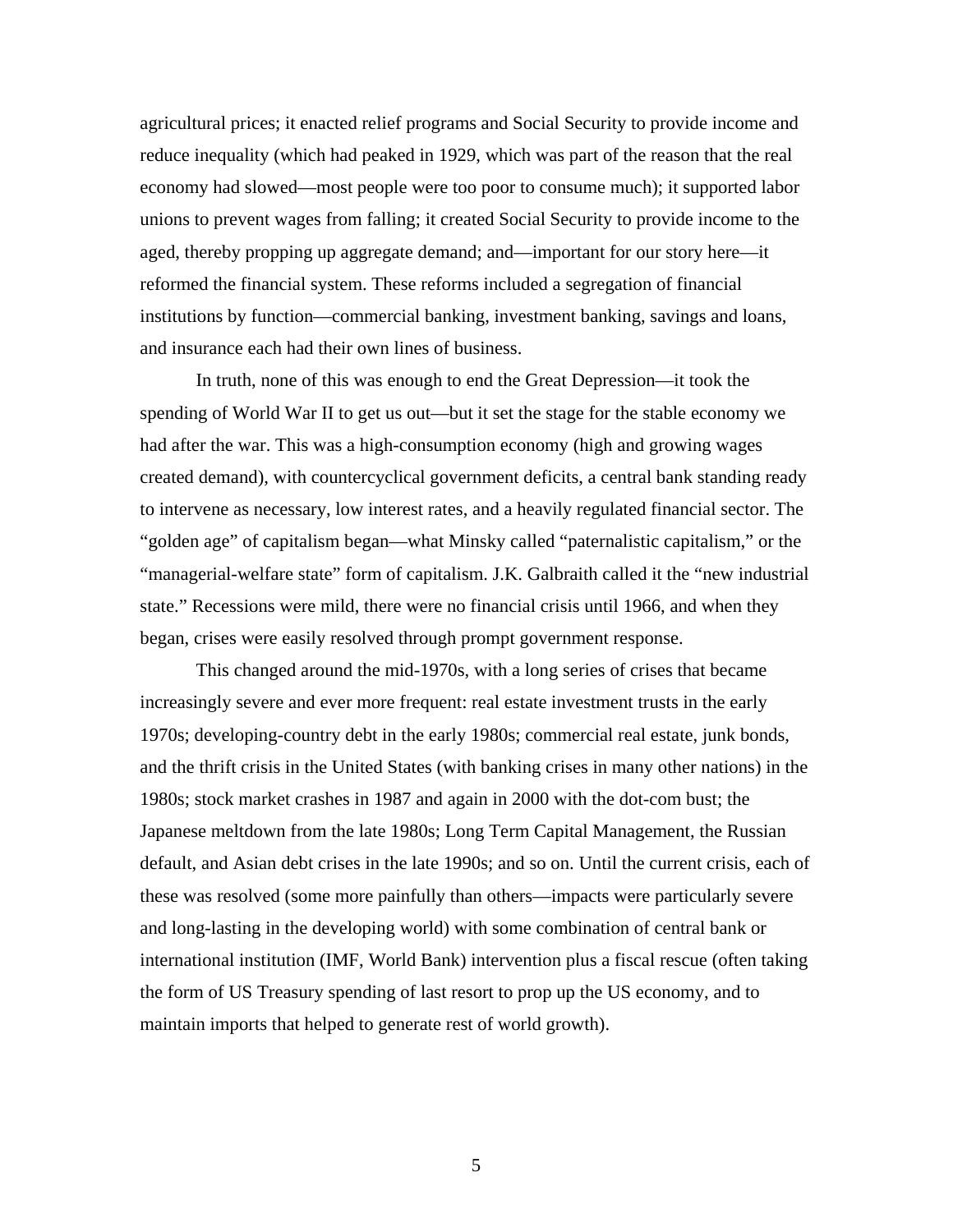### **RECENT DEVELOPMENTS THAT LED TO THIS CRISIS**

There are four important developments that need to be recognized.<sup>1</sup> First, there was the rise of "managed money"—pension funds (private and public), sovereign wealth funds, insurance funds, university endowments, and other savings that are placed with professional money managers seeking maximum returns. Also important was the shift to "total return" as the goal—yield plus price appreciation. Each money manager competes on the basis of total return, earning fee income and getting more clients if successful. Of course, the goal of each is to be the best—anyone returning less than the average return loses clients. But it is impossible for all to be above average—generating several kinds of behavior that are sure to increase risk.<sup>2</sup> Money managers will take on riskier assets to gamble for higher returns. They will innovate new products, using marketing to attract clients. Often these are purposely complex and opaque—the better to dupe clients and to prevent imitation by competing firms. And, probably most important of all, there is a strong incentive to overstate actual earnings—by failing to recognize losses, by overvaluing assets, and through just plain fraudulent accounting.

This development is related to the rising importance of "shadow banks" financial institutions that are not regulated as banks. Recall from the discussion above that the New Deal imposed functional separation, with heavier supervision of commercial banks and thrifts. Over time, these lost market share to institutions subject to fewer constraints on leverage ratios, on interest rates that could be paid, and over types of eligible assets. The huge pools of managed money offered an alternative source of funding for commercial activities. Firms would sell commercial paper or junk bonds to shadow banks and managed money rather than borrowing from banks. And, importantly, securitization took many types of loans off the books of banks and into affiliates (special investment or purpose vehicles—SIVs and SPVs) and managed money funds. Banks continually innovated in an attempt to get around regulations, while government

<sup>&</sup>lt;sup>1</sup> I thank Frank Veneroso for lengthy discussions that led to some of the ideas expressed in this section.

 $2$  See Nersisyan and Wray (2010).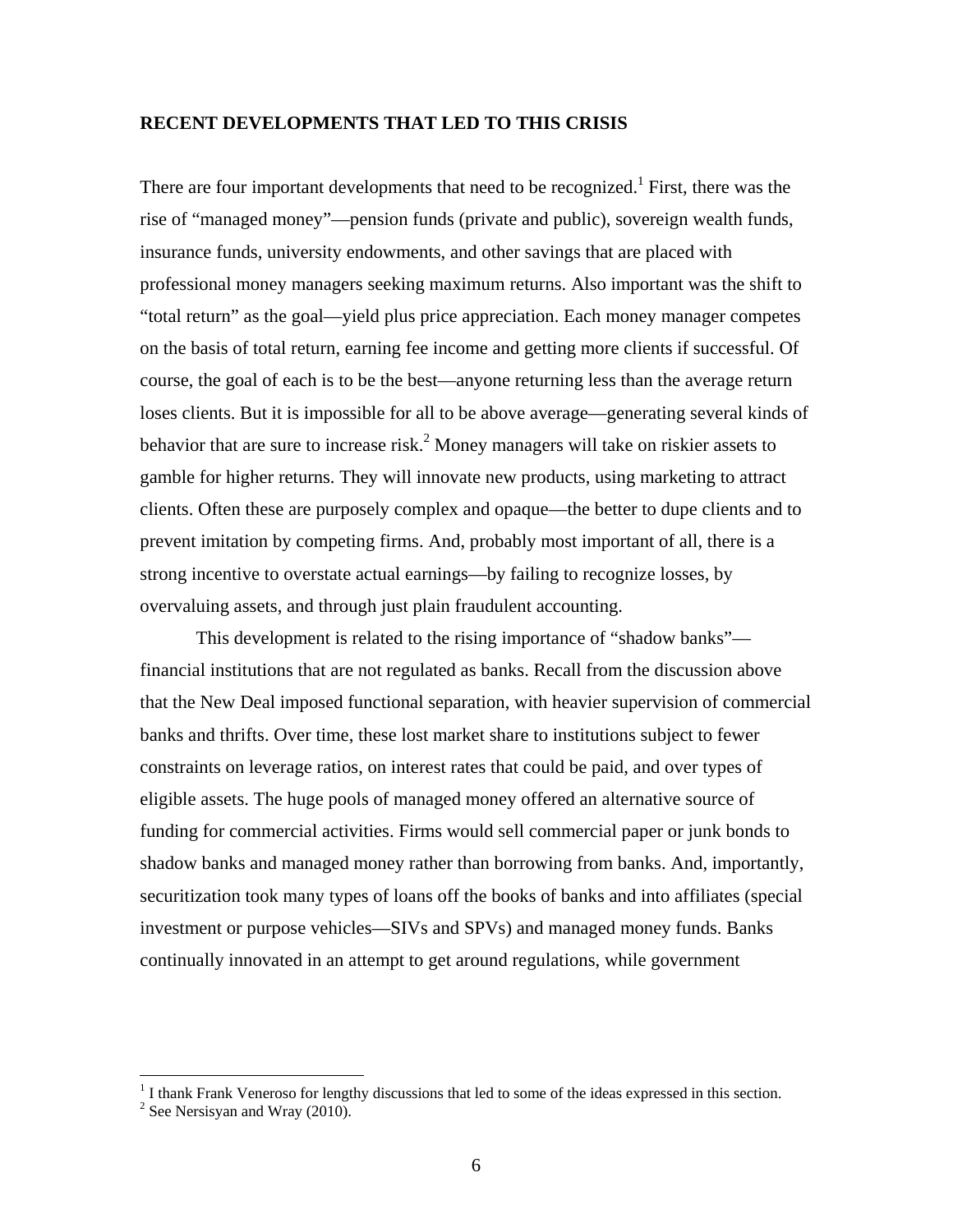deregulated in a futile effort to keep banks competitive.<sup>3</sup> In the end, government gave up and eliminated functional separation in 1999.

Note that over the past two or three decades there was increased "outsourcing" with pension, insurance, and sovereign wealth fund managers hiring Wall Street firms to manage firms. Inevitably this led to abuse, with venerable investment houses shoveling trashy assets like asset backed securities (ABS) and collateralized debt obligations (CDOs) onto portfolios of clients. Firms like Goldman then carried it to the next logical step, betting that the toxic waste they sold to clients would crater. And, as we now know, investment banks would help their clients hide debt through opaque financial instruments, building debt loads far beyond what could be serviced—and then bet on default of their clients through the use of credit default swaps (CDS). This is exactly what Goldman did to Greece. When markets discovered that Greece was hiding debt, this caused CDS prices to climb, raising Greece's finance costs and causing its budget deficit to climb out of control, fueling credit downgrades that raised its interest rates in a vicious death spiral. Goldman thus benefited from the fee income it got by hiding the debt, and by gambling on the inside information that Greece was hiding debt!

Such practices appear to have been normal at global financial institutions, including a number of European banks that also used CDSs to bet against Greece. For example, Goldman encouraged clients to bet against the debt issued by at least 11 US states—while collecting fees from those states for helping them to place debt. Magnetar, a hedge fund, sought the very worst subprime mortgage backed securities (MBS) to package as CDOs (Eisinger and Bernstein 2010). The firm nearly single-handedly kept the subprime market afloat after investors started to worry about Liar and NINJA loans, since Magnetar was offering to take the very worst tranches. Between 2006 and summer 2007 (after housing prices had already started to decline), Magnetar invested in 30 CDOs, which accounted for perhaps a third to a half of the total volume of the riskiest part of the subprime market—making it possible to sell the higher-rated tranches to other more skittish buyers. And Magnetar was quite good at identifying trash; according to an analysis commissioned by ProPublica, 96% of the CDO deals arranged by Magnetar were in default by the end of 2008 (versus "only" 68% of comparable CDOs). The CDOs were

 $\overline{a}$ 

<sup>&</sup>lt;sup>3</sup> See Wray (2008a), Wray (2008b), and Kregel (2010).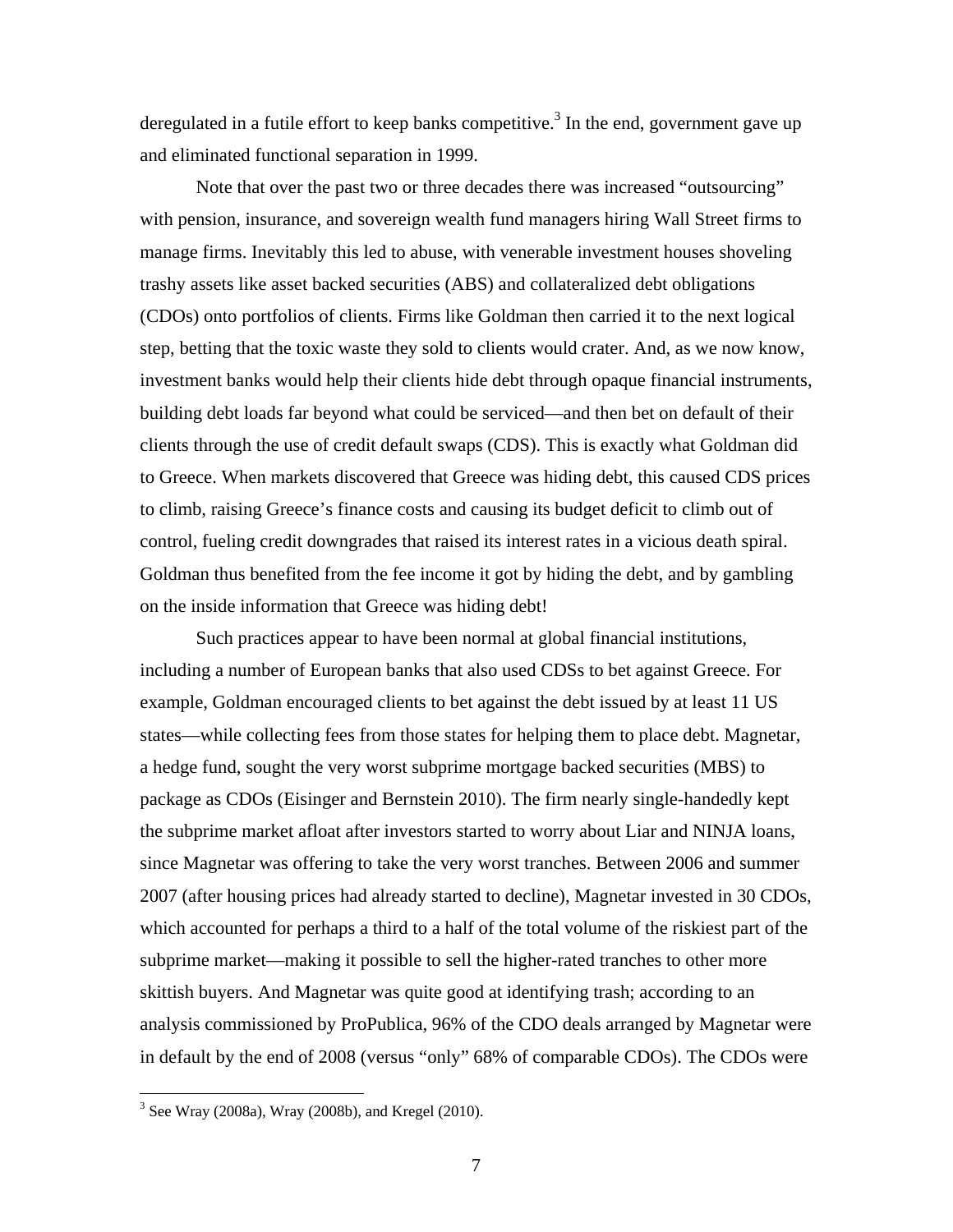then sold on to investors, who ultimately lost big time. Meanwhile, Magnetar used CDS to bet that the CDOs they were selling would go bad. Actually, that is not a bet. If you can manage to put together deals that go bad 96% of the time, betting on bad is as close to a sure thing as a financial institution will ever find. So, in reality, it was just pickpocketing customers—in other words, it was a looting.

In mid-April the Securities and Exchange Commission (SEC) announced a civil fraud lawsuit against Goldman Sachs. (Goldman agreed to pay a fine of \$550 million, without admitting guilt, although it did admit to a "mistake.") The SEC charges that Goldman sold CDOs to investors without informing them that it allowed a hedge fund that was shorting the CDOs to select the underlying MBSs.<sup>4</sup> Goldman created synthetic CDOs that placed bets on toxic-waste MBSs. A synthetic CDO does not actually hold any mortgage securities—it is simply a pure bet on a bunch of MBSs. The purchaser is betting that those MBSs will not go bad, but there is an embedded CDS that allows the other side to bet that the MBSs will fall in value, in which case the CDS "insurance" pays off. Note that the underlying mortgages do not need to go into default or even fall into delinquency. To make sure that those who "short" the CDO (those holding the CDS) get paid sooner rather than later, all that is required is a downgrade by credit rating agencies. The trick, then, is to find a bunch of MBSs that appear to be over-rated and place a bet they will be downgraded. Synergies abound! The propensity of credit raters to give high ratings to junk assets is well-known, indeed assured by paying them to do so (Wray 2008a). Since the underlying junk is actually, well, junk, downgrades are nearly certain. Betting against the worst junk you can find is a good deal—if you can find someone willing to take the bet.

The theory behind shorting is that it lets you hedge risky assets in your portfolio, and it aids in price discovery. The first requires that you've actually got the asset you are shorting, the second relies on the now thoroughly discredited belief in the efficacy of markets. With CDSs that are settled by cash (not by delivery of the assets on which bets are placed), one does not need to hold the assets. In truth, these markets can be manipulated by insiders, are subject to speculative fever, and are mostly over-the-counter.

 $\overline{a}$ 

<sup>&</sup>lt;sup>4</sup> The following discussion is based on reports by Louise Story (2010), Gretchen Morgenson and Louise Story (2009, 2010a, 2010b), Joe Nocera (2010), Christine Harper (2010), and Peter Henning and Seven Davidoff (2010).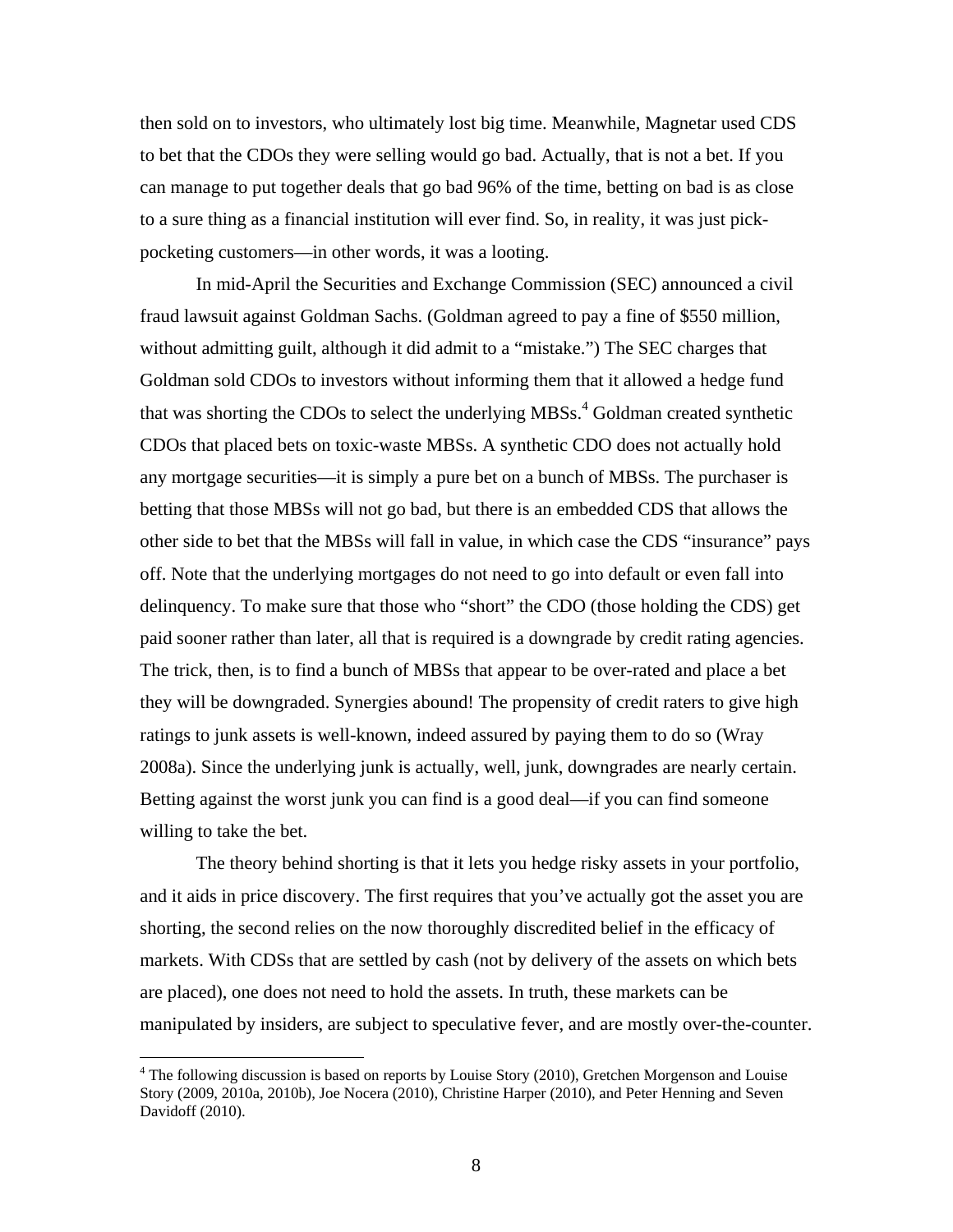That means that initial prices are set by sellers, not by the haggling and haggling of markets. Even in the case of MBSs—that actually have mortgages as collateral—buyers usually do not have access to essential data on the loans that will provide income flows. Once we get to tranches of MBSs to CDOs (squared and cubed) and on to synthetic CDOs we have leveraged and layered those underlying mortgages to a degree that it is pure fantasy to believe that markets can efficiently price them. Indeed, that was the reason for credit ratings, monoline insurance, and credit default swaps. CDSs that allow bets on synthetics that are themselves bets on MBSs held by others serve no social purpose whatsoever—they are neither hedges nor price discovery mechanisms.

The most famous shorter of MBSs is John Paulson, whose hedge fund asked Goldman to create some toxic synthetic CDOs that it could bet against. According to the SEC, Goldman allowed Paulson's firm to increase the probability of success by allowing it to suggest particularly risky securities to include in the CDOs. Goldman arranged a total of 25 such deals, named Abacus, totaling about \$11 billion. Out of 500 CDOs analyzed by UBS, only two did worse than Goldman's Abacus. Just how toxic were these CDOs? Only five months after creating one of these Abacus CDOs, the ratings of 84% of the underlying mortgages had been downgraded. By betting against them, Goldman and Paulson won—Paulson pocketed \$1 billion on the Abacus deals; he made a total of \$5.7 billion shorting mortgage-based instruments in a span of two years. This is not genius work—experience suggests that 84% to 96% of CDOs that are designed to fail will fail.

Paulson has not been accused of fraud—while his firm is accused of helping to select the toxic waste, he has not been accused of misleading investors in the CDOs he bet against. Goldman, on the other hand, never told investors that the firm was creating these CDOs specifically to meet the demands of Paulson for an instrument to allow him to bet against them. The truly surprising thing is that according to the SEC Goldman's customers actually met with Paulson as the deals were assembled—but Goldman never informed them that Paulson was the shorter of the CDOs they were buying! By the way, remember the AIG bail-out, of which \$12.9 billion was passed-through to Goldman to cover CDS bets on a dollar-for-dollar basis? AIG provided the CDSs that allowed Goldman and Paulson to short Abacus CDOs. Hence, the Abacus deal played a role in bringing down AIG, and resulted in government expenditure to make Goldman's bets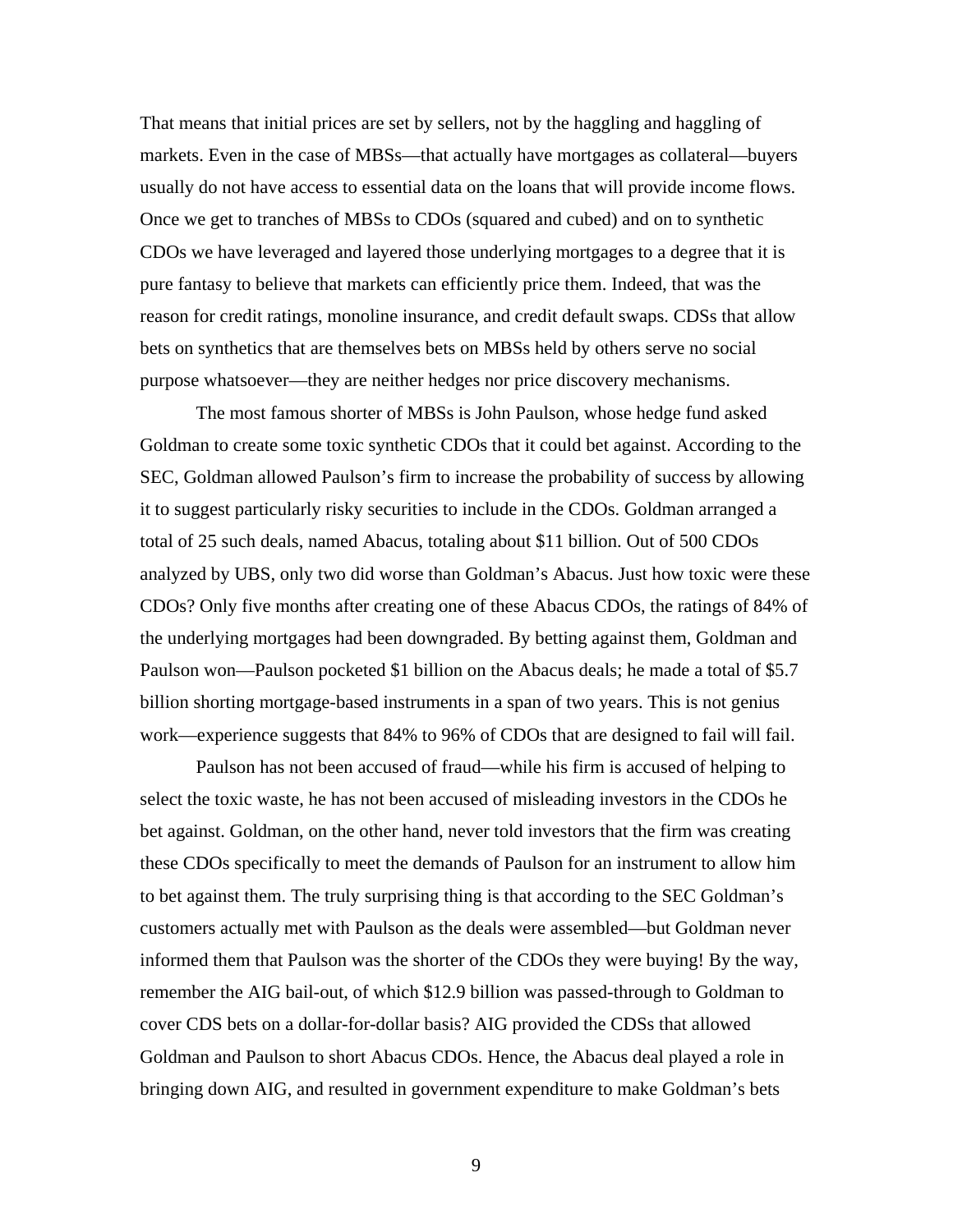whole. This could be the opening salvo against what appear to be misleading practices that were probably quite common on Wall Street.

In the latest revelations, JPMorgan Chase suckered the Denver public school system into an exotic \$750 million transaction that has gone horribly bad. In the spring of 2008, struggling with an underfunded pension system and the need to refinance some loans, it issued floating rate debt with a complicated derivative. Effectively, when rates rose, that derivative locked the school system into a high fixed rate. Morgan had put a huge "greenmail" clause into the deal—they are locked into a 30-year contract with a termination fee of \$81 million. That, of course, is on top of the high fees Morgan had charged up-front because of the complexity of the deal. To add insult to injury, the whole fiasco began because the pension fund was short \$400 million, and subsequent losses due to bad performance of its portfolio since 2008 wiped out almost \$800 million—so even with the financing arranged by Morgan the pension fund is back in the hole where it began but the school district is levered with costly debt that it cannot afford but probably cannot afford to refinance on better terms because of the termination penalties. This experience is repeated all across America—the Service Employees International Union estimates that over the past two years state and local governments have paid \$28 billion in termination fees to get out of bad deals sold to them by Wall Street (see Morgenson and Story 2010c).

This brings us to the second transition: the investment banks went public. Recall that during the 1929 boom, Wall Street partners could not benefit directly from rising stock values (they could only earn fee income by placing equities and bonds, or by purchasing shares in traded firms)—hence they created traded subsidiaries. In the "irrational exuberance" of the late 1990s, Wall Street firms again lamented that they could not directly benefit from the boom. Hence Wall Street firms went public, issuing traded shares. In this way, top management's bonuses would include stocks and options to be sold at huge profit if share prices rose. Just as they did in 1929, management could manipulate share prices by overreporting earnings, selectively leaking well-timed rumors, and trading on inside information. They became richly rewarded. Related to this was the substitution of profit maximization of underlying firms by "total return to shareholders" (dividends plus share price appreciation) as the goal of a corporation. This increased the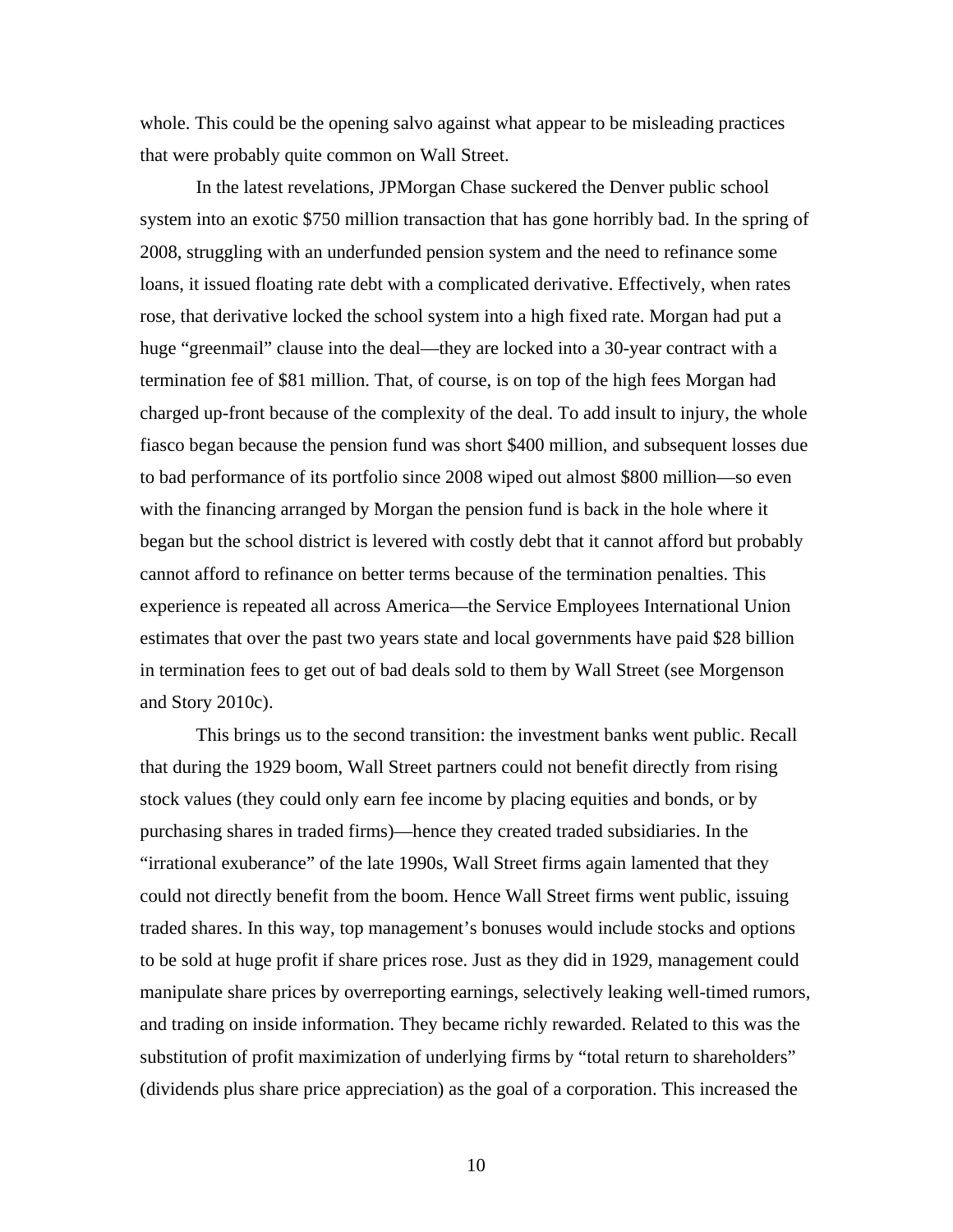focus on stock prices—which can be easily manipulated for short-term gain, both serving as the justification for big rewards and also as the means to enrichment for management holding options.

So in 1999 Goldman and the other partnerships went public to enjoy the advantages of stock issue in a boom. Top management was rewarded with stocks leading to the same pump-and-dump short-term incentives that drove the 1929 boom. To be sure, traders like Robert Rubin (later, Treasury Secretary under President Clinton) had already come to dominate firms like Goldman. Traders necessarily take a short view you are only as good as your last trade. More importantly, traders take a zero-sum view of deals: there will be a winner and a loser, with the financial firm pocketing fees for bringing the two sides together. Better yet, the firm would take one of the two sides—the winning side, of course—and pocket the fees and collect the winnings. You might wonder why anyone would voluntarily become the client of an investment bank, knowing that the deal was ultimately zero-sum and that the bank would have the winning hand? No doubt there were some clients with an outsized view of their own competence or luck, but most customers were wrongly swayed by the bank's reputation that was being exploited by hired management.

Note that before it went public, only 28% of Goldman's revenues came from trading and investing activities. That is now about 80% of revenue. While many think of Goldman as a bank, it is really a huge hedge fund, albeit a very special one that now holds a bank charter—giving it access to the Fed's discount window and to FDIC insurance. That, in turn, lets it borrow at near-zero interest rates. Indeed, in 2009 it spent only a little over \$5 billion to borrow, versus \$26 billion in interest expenses in 2008—a \$21 billion subsidy thanks to its bank charter. It was also widely believed to be "backstopped" by the government—under no circumstances would it be allowed to fail, nor would it be restrained or prosecuted—keeping its stock price up. After the SEC's charges, that is now somewhat in doubt, causing share prices to plummet.

Essentially both the research arms of the big financial firms as well as the supposedly unbiased reporting of the financial media (especially television) became little more than marketers for the products and shares of Wall Street banks. All of this irreversibly changed the incentive structure of investment banking—away from placing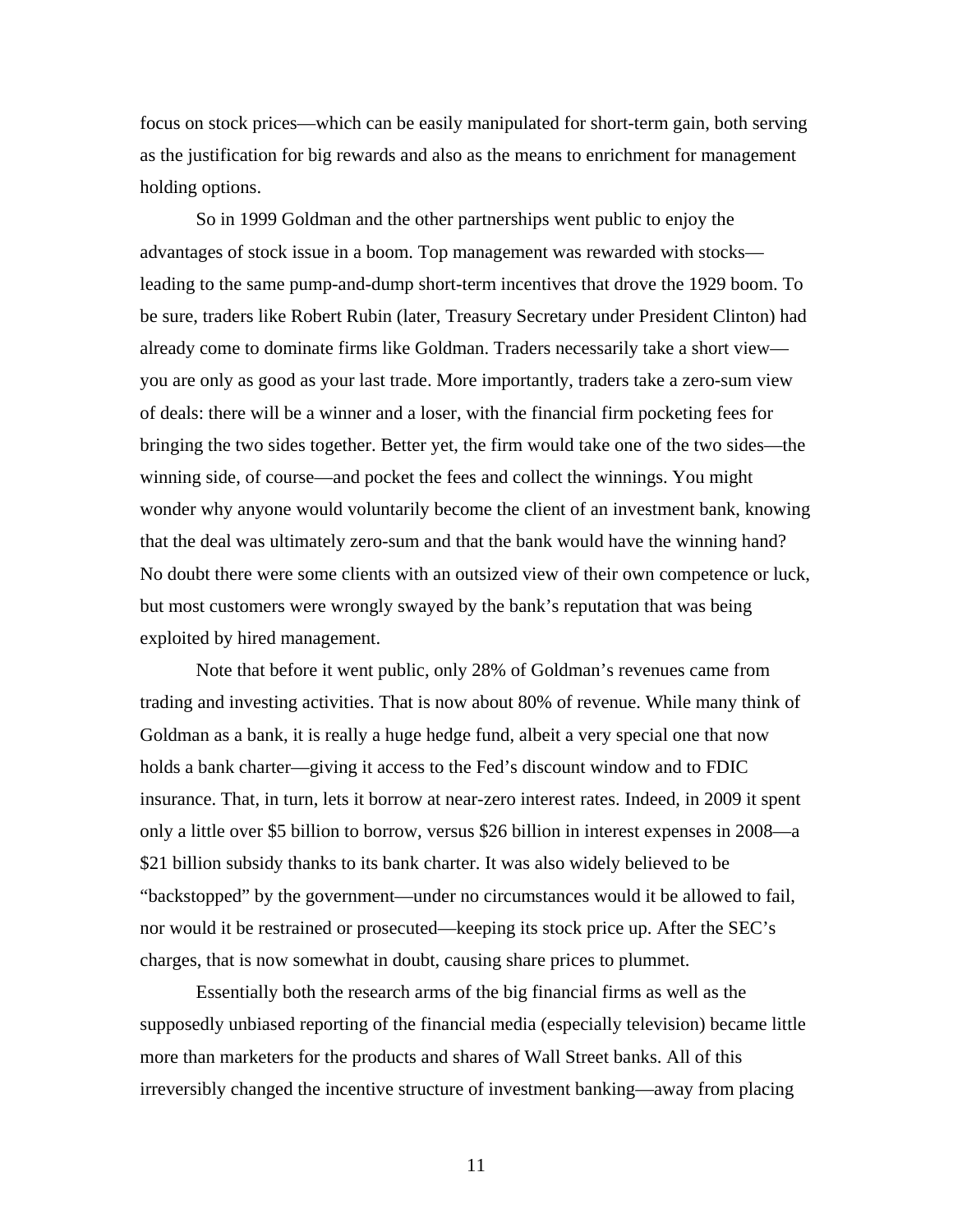equities and bonds of industrial corporations and toward a frenzy of trading in complex financial instruments whose values were determined mostly by "marking to model" or even "marking to myth"—that is, value was set by the seller in "over the counter," unregulated and opaque markets. In the new environment, traders rose to the top of firms like Goldman (and then on to head the Treasury in the case of Robert Rubin and Henry Paulson). It is no wonder that "originate to distribute" securitization and trading replaced careful underwriting (assessment of borrower risk) and lending as the primary focus of financial institutions.

This fueled the third transition, deregulation and desupervision, which actually began in the United States in the late 1960s and built up steam through the 1980s and 1990s. We gradually allowed financial institutions to take riskier positions—holding riskier assets, taking illiquid positions (mismatched maturities of assets and liabilities, for example), increasing leverage (and moving assets off balance sheet where they would not count toward capital requirements), and using internal models to assess risk and asset values. This should be more properly called "self-supervision" rather than deregulation and desupervision. The theory was that financial institutions could better evaluate risks than could government supervisors, and that relying on private credit raters and accounting firms would provide more flexibility. We also let managed money such as pension funds "diversify" portfolios—into new and complex financial instruments that promised higher and uncorrelated returns that would supposedly reduce systemic risk (Nersisyan and Wray 2010). At the end of the 1990s we ended the functional separation of financial institutions, allowing a single holding company to engage in the full range of financial services—one-stop financial supermarkets that were mostly free of government intervention.

The completion of this transformation occurred with the collapse of Lehman, Bear, and Merrill, when the last two remaining investment banks (Goldman and Morgan Stanley) were handed commercial banking charters so that they would have access to cheap and government-insured deposits—as mentioned above—made necessary because they could not raise funds any longer in financial markets that were shaken by the collapse of three investment banks. Now the riskiest of the financial institutions were playing with "house money"—government-insured deposits that could be gambled, with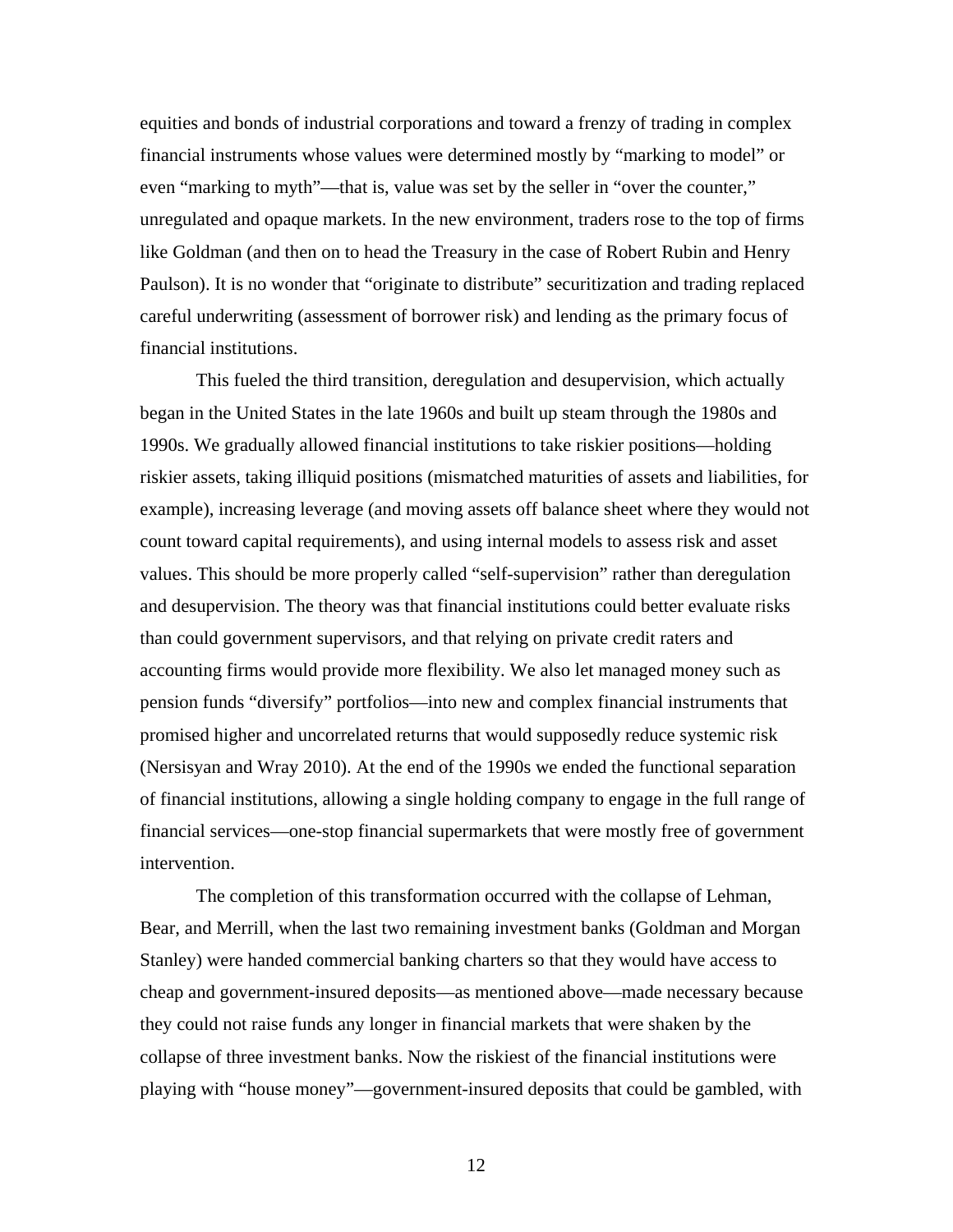government absorbing almost all losses (at a capital ratio of 12-to-1, government incurs losses of 92 cents of each dollar blown in bad bets) (Tymoigne and Wray 2009).

The fourth and, for our purposes, final transformation was the inevitable result of these three changes just examined: the rise of fraud as normal business procedure. In early spring 2010 a court-appointed investigator issued his report on the failure of Lehman. Lehman engaged in a variety of "actionable" practices (potentially prosecutable as crimes). Interestingly, it hid debt using practices similar to those employed by Goldman to hide Greek debt. The investigator also showed how the prices by Lehman on its assets were set—and subject to rather arbitrary procedures that could result in widely varying values. But most importantly, the top management as well as Lehman's accounting firm (Ernst&Young) signed off on what the investigator said was "materially misleading" accounting. That is a go-to-jail crime if proven. The question is why would a top accounting firm as well as Lehman's CEO, Richard Fuld, risk prison in the post-Enron era (similar accounting fraud brought down Enron's accounting firm, and resulted in Sarbanes-Oxley legislation that requires a company's CEO to sign off on company accounts)? There are two answers. First, it is possible that fraud is so widespread that no accounting firm could retain top clients without agreeing to overlook it. Second, fraud may be so pervasive and enforcement and prosecution thought to be so lax that CEOs and accounting firms have no fear. I think that both answers are correct.

In the aftermath of the 1980s savings and loan crisis in the United States, 1,000 top managers of failed institutions went to jail. Investigations found fraud in virtually every failed institution examined (Wray 1994). Interestingly, the FBI warned of an "epidemic" of fraud in mortgage lending as early as 2004. Subsequent detailed investigation of randomly selected mortgage backed securities have found evidence of fraud in virtually every one. William Black (who worked in thrift supervision during the 1980s crisis, and blew the whistle on the worst criminal, Charles Keating—remembered for his association with five US senators, including John McCain) has convincingly argued that what we really have is a criminogenic environment that fueled the worst kind of fraud, control fraud. This is where the top management—in this case, of a financial institution—turns a firm into a weapon of fraud, in the interest of enriching top management.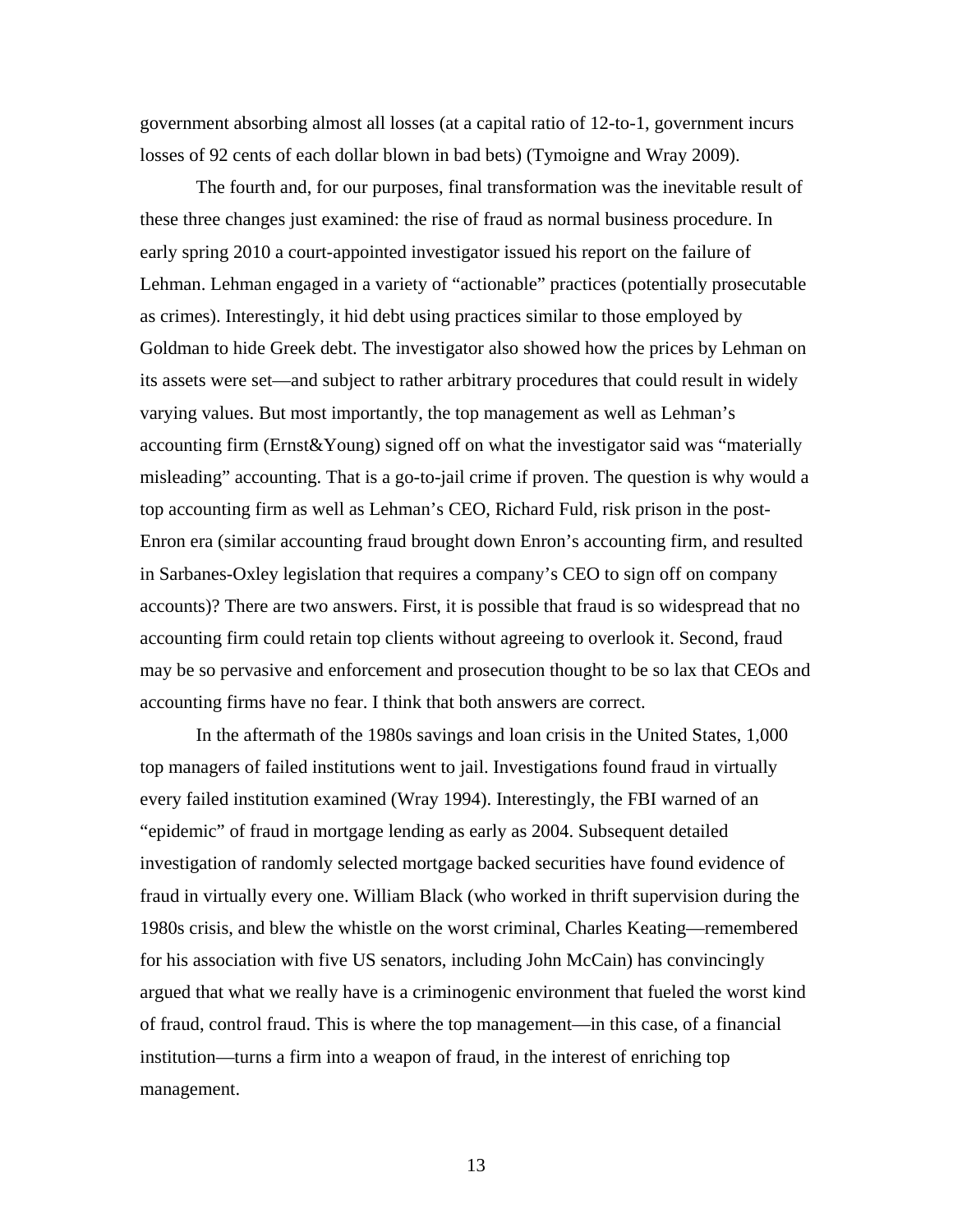The easiest example to understand is a pyramid or Ponzi scheme (named after a famous pyramid run by Charles Ponzi), with Bernie Madoff of recent note. Many of the failed savings and loans of the 1980s—and all of the most expensive failures—were control frauds. However, these are small potatoes compared with the failures of AIG or Lehman. If (and of course at this point it is a big if) all the large financial institutions are hiding "actionable" practices approved by top management and external auditors then we are in the midst of the biggest control fraud in history. In any case, there is no question that fraud worthy of incarceration is rampant. To date, however, there has been almost no investigation and no prosecution of top officials at any of the big banks. This is why the SEC complaint against Goldman is so important, as it might represent a newly found determination to finally go after fraud.

To be clear, I am not saying that the crisis was caused by fraud. There has been a long-term transformation to create an environment in which fraud was encouraged. Incentives matter: deregulation and reliance on self-supervision were important; a long period without a great depression as well as prompt intervention by government to attenuate crises helped to reduce perceptions of risk; and globalization linked balance sheets so that a crisis in the United States would affect the entire world.

Further, there is the long-term growth of debt, especially household debt, that made the entire economy more vulnerable. That is a complex issue that I have examined elsewhere (Wray 2005), but in short it was encouraged not only by "democratization" of access to credit, but also by greater social acceptance of indebtedness (again in large part by absence of an experience like the Great Depression), and by stagnant growth of median real income in the United States (inequality of income and wealth reached and perhaps exceeded the 1929 record). Unions lost power, workers lost high paying jobs, unemployment (including those not counted in official statistics) and underemployment trended higher, and support for the poor declined—all of this increased reliance on debt to maintain livelihood even as it increased uncertainty that made people behave in what might appear to be irrational and self-destructive ways—but it really amounted to desperation.

It will surprise most readers that I argue that all this was compounded by fiscal policy that was chronically too tight—budget deficits were too small (President Clinton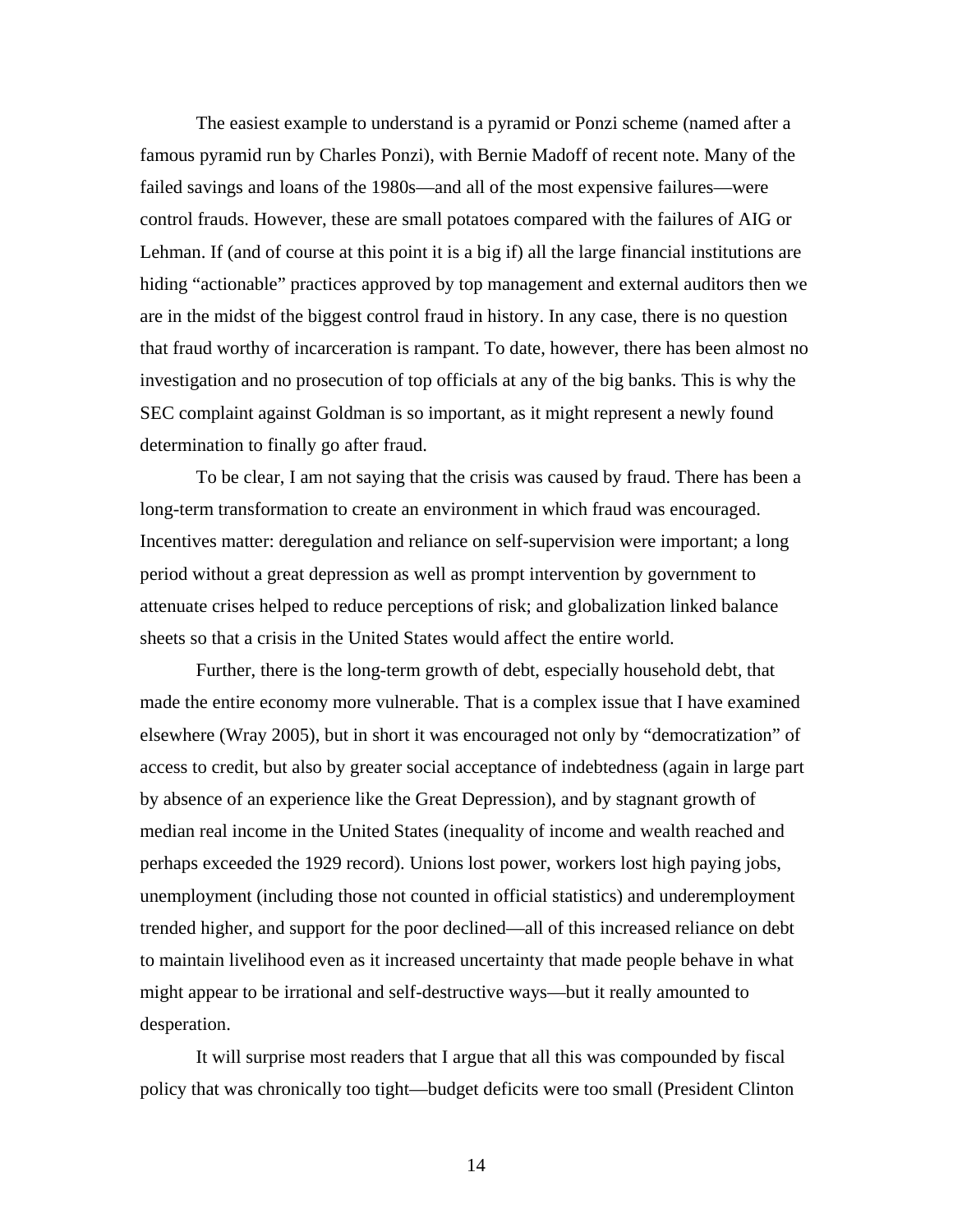actually ran a budget surplus). I will not go into that here, but given the US trade deficit and a tight federal budget, the private sector had to run unprecedented deficits (spending more than its income) for more than a decade (Wray 2003, 2009). That is what helped to promote all the household debt—fiscal restraint kept economic growth low, causing stagnating incomes that forced households to borrow to achieve American lifestyles.

So in short, the crisis resulted from a number of related factors and trends, and was a long-time coming. The Queen famously asked why economists did not see it coming. But many of us did. Minsky saw it coming by the late 1950s! He began writing about money manager capitalism in the 1980s. There are also many publications at the Levy Institute from the late 1990s and early 2000s that projected this collapse and in general outline captured many of the forces that brought it on. And there is plenty of evidence that traders on Wall Street also (accurately) foresaw the bust. However, each trader thought he would be able to sell out positions just in time to avoid losses. Of course, when all traders tried to sell, they all found that liquidity disappeared. Only the Fed and Uncle Sam would buy, or lend against, assets. It is only in the aftermath of the bail-out that Wall Street has suddenly found collective amnesia useful.

#### **THE END OF MONEY MANAGER CAPITALISM?**

Minsky always insisted that there are two essential propositions of his "financial instability hypothesis."<sup>5</sup> The first is that there are two financing "regimes"—one that is consistent with stability and the other that subjects the economy to instability. The second proposition is that "stability is destabilizing," so that endogenous processes will tend to move a stable system toward fragility. The current crisis is a natural outcome of these processes—an unsustainable explosion of real estate prices, mortgage debt, and leveraged positions in collateralized securities and derivatives in conjunction with a similarly unsustainable explosion of commodities prices and equities. The crash was inevitable.

Hence, the problem is money manager capitalism—the economic system characterized by highly leveraged funds seeking maximum total returns in an environment that systematically underprices risk. With little regulation or supervision of

 $\overline{a}$ 

 $<sup>5</sup>$  See Papadimitriou and Wray (1998) for a summary of Minsky's approach.</sup>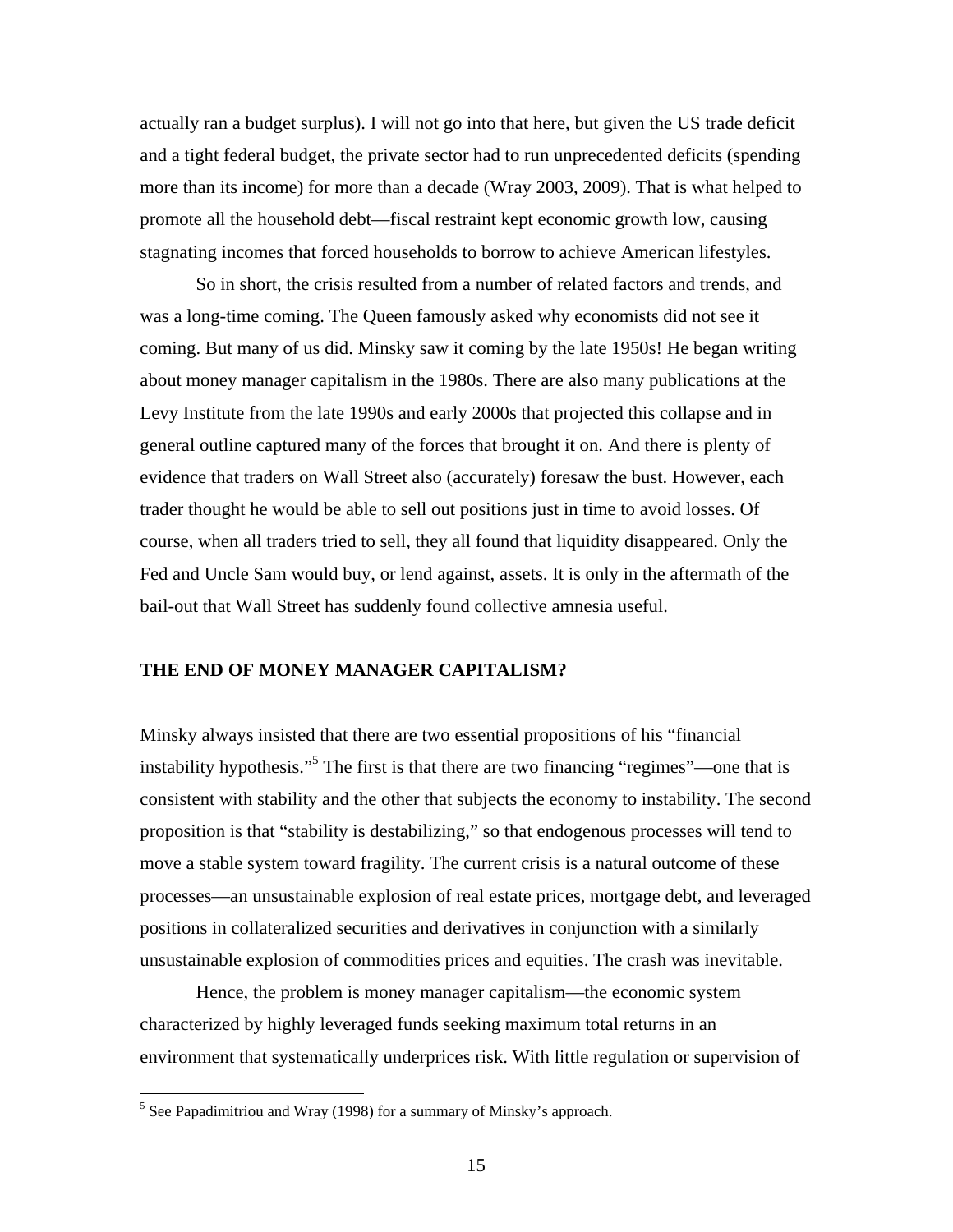financial institutions, money managers concocted increasingly esoteric and opaque financial instruments that quickly spread around the world. Contrary to orthodox economic theory, markets generate perverse incentives for excess risk, punishing the timid. Those playing along are rewarded with high returns because highly leveraged funding drives up prices for the underlying assets—whether they are dot-com stocks, Las Vegas homes, or corn futures. Those who refuse to participate get below-average returns. As Keynes said, those who bet against speculative excesses can find that markets can remain "irrational" longer those who short the market can remain solvent (which is the reason that mechanisms were created to quicken the pay-outs by linking CDS bets to credit ratings rather than to actual defaults).

We are now living with the aftermath as positions are delevered, driving prices of the underlying collateral (homes, commodities, factories) down. Previous financial crises were sufficiently limited that only a portion of managed money was wiped out, with a new boom inevitably rising from the ashes. We remain in the midst of a commodities and equities boom, so many are already proclaiming that the crisis is over. I think that is premature and expect another round of financial crisis. Perhaps the next one will be so severe that it will destroy a sufficient part of the managed money that real reform will take place. In any case, the crisis and the scandals already revealed have discredited the money managers. Wall Street bankers are detested and Americans are furious about the bail-out. And, in spite of the unprecedented efforts of Fed Chairman Bernanke and Treasury Secretary Geithner to save the money managers, I believe they will ultimately fail to restore "business as usual."

The main problem is that "finance" simply became too big. At the peak it captured 40% of all corporate profits (it recovered that share by the beginning of 2010 thanks to the bail-out and "creative" or even fraudulent accounting), and about a fifth of value-added to GDP. Interestingly, we find the same phenomenon in 1929, when finance received 40% of the nation's profits. Apparently that represents a practical maximum and thus a turning point at which the economy collapses.

Perhaps of equal importance, finance virtually captured government, with Wall Street alumni grabbing an unprecedented proportion of federal government positions that have anything to do with the financial sector—including Treasury—under three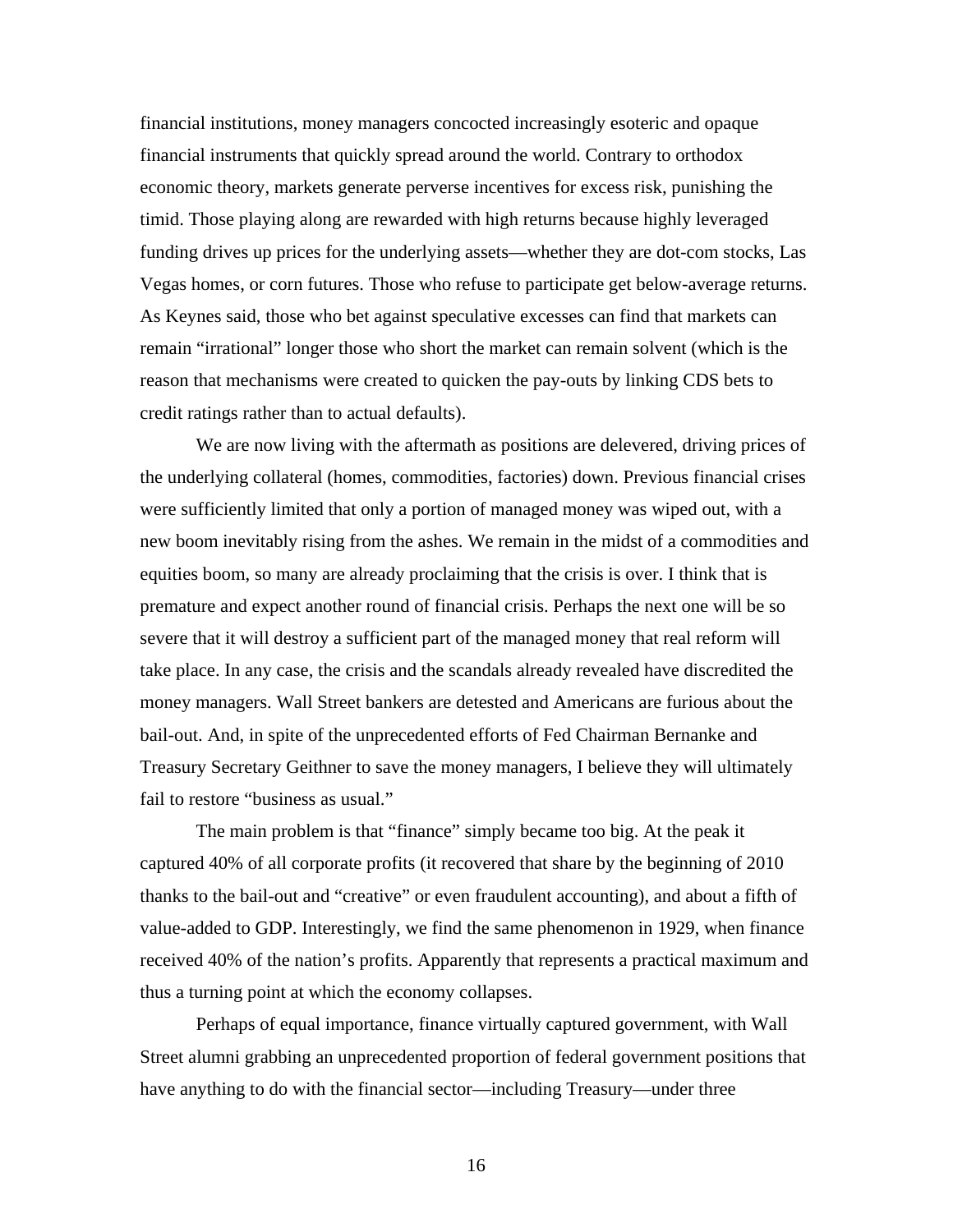consecutive presidents (from Clinton through Obama). It is not surprising that Wall Street gets deregulation when it wants, and that in spite of the scale of the current financial crisis—which has wiped out an estimated \$50 trillion in global wealth—there has been no significant reform to date. Real reform might have to wait for another collapse—what I called "round four." When it comes, it will wipe out even more wealth, and will bring on even more intolerable suffering. That might finally prove to be the end of this stage of capitalism. Of course, it is too early to even speculate on the form capitalism will take in the future.

When the next crash comes, the losses must be accepted—in order to wipe out Wall Street and the managed money. All "too big to fail" institutions should be resolved— if a bank is so big that its failure would threaten the financial system, then it is "systemically dangerous" and too big to save. If we had taken that approach in 2008, it would have been much easier to actually get the economy on the road to recovery. Collateral damage must be managed by directly targeting the "real" part of the economy (households and productive firms) rather than the financial sector. We need to protect jobs, wages, insured deposits, and retirements—but not financial institutions, including banks or managed money. Time and economic growth can go a long way in restoring financial health—if incomes can grow sufficiently, it becomes easier to service debt. But we will still need debt relief for households. That should be direct, not through bail-outs of financial institutions, taking the form of forced debt-writedowns, cash subsidies to homeowners, or foreclosure and "rent-to-own" programs.

During the recovery, the private sector cannot be the main source of demand stimulus as it has been running up debt, spending more than its income for more than a dozen years. While the government budget deficit is growing as the economy slows, this results from deterioration of employment and income (which lowers taxes and increases transfers)—thus it will not proactively create growth although it will help to constrain the depths of recession. What is needed is a massive fiscal stimulus—probably two or three times the \$800 billion that President Obama obtained—and then a permanently larger fiscal presence to allow growth without relying on private sector debt.

More generally, we need to "definancialize" the economy—reducing the role for Wall Street. For example, we need to replace "financialized" healthcare (run by insurance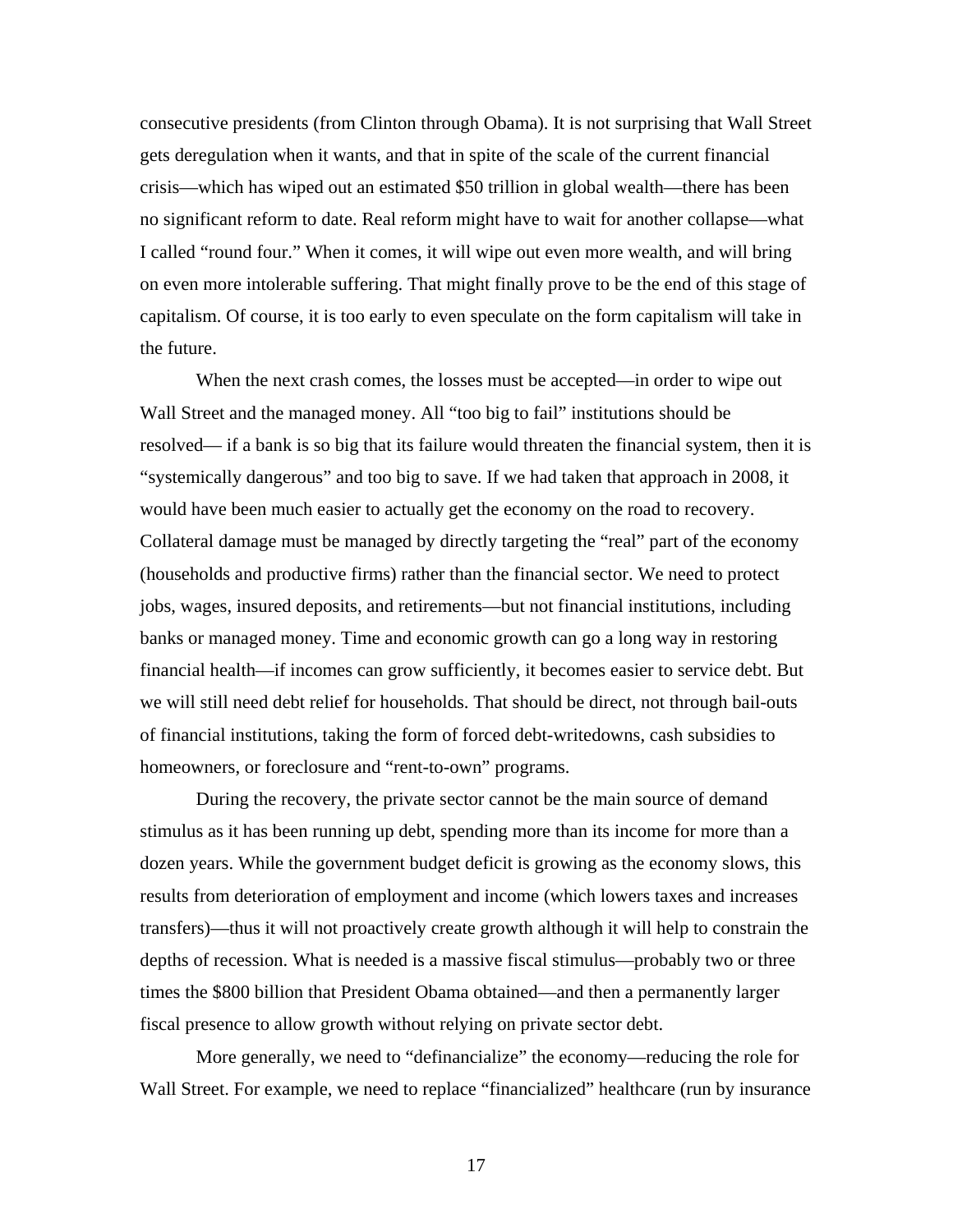companies that have been given a huge boost by recent legislation labeled misleadingly as "reform") and private pensions controlled by money managers with universal and adequate publicly funded healthcare and retirement (Auerback and Wray 2010; Nersisyan and Wray 2010). We need to finance higher education so that it is less reliant on managed endowments. And we should eliminate government subsidies of managed money—such as tax advantages and guarantees—to stop encouraging shenanigans.

Minsky (1986) argued that the Great Depression represented a failure of the small-government/laissez-faire economic model, while the New Deal promoted a big government/big bank (Fed) highly successful model for financial capitalism. However, that was replaced by money manager capitalism that essentially reversed most of the gains and that generated inequality and financial instability (Wray 2005). Minsky insisted "the creation of new economic institutions which constrain the impact of uncertainty is necessary," arguing that the "aim of policy is to assure that the economic prerequisites for sustaining the civil and civilized standards of an open liberal society exist. If amplified uncertainty and extremes in income maldistribution and social inequalities attenuate the economic underpinnings of democracy, then the market behavior that creates these conditions has to be constrained" (Minsky 1996: 14, 15). We will need a new New Deal to create those new institutions and to constrain market behavior.

The global crisis offers both grave risks as well as opportunities. Global employment and output are collapsing faster than at any time since the Great Depression. Hunger and violence are growing—even in developed nations. The 1930s offer examples of possible responses—on the one hand, nationalism and repression, on the other a New Deal and progressive policy. There is no question that finance has played an outsized role over the past two decades, both in the developed nations where policy promoted managed money and in the developing nations which were encouraged to open to international capital.

Households and firms in developed nations were buried under mountains of debt even as incomes for wage earners stagnated. Developing nations were similarly swamped with external debt service commitments, while the promised benefits of neoliberal policies usually never arrived. It is time to finally put global finance back in its proper place as a tool to achieving sustainable development. This means substantial downsizing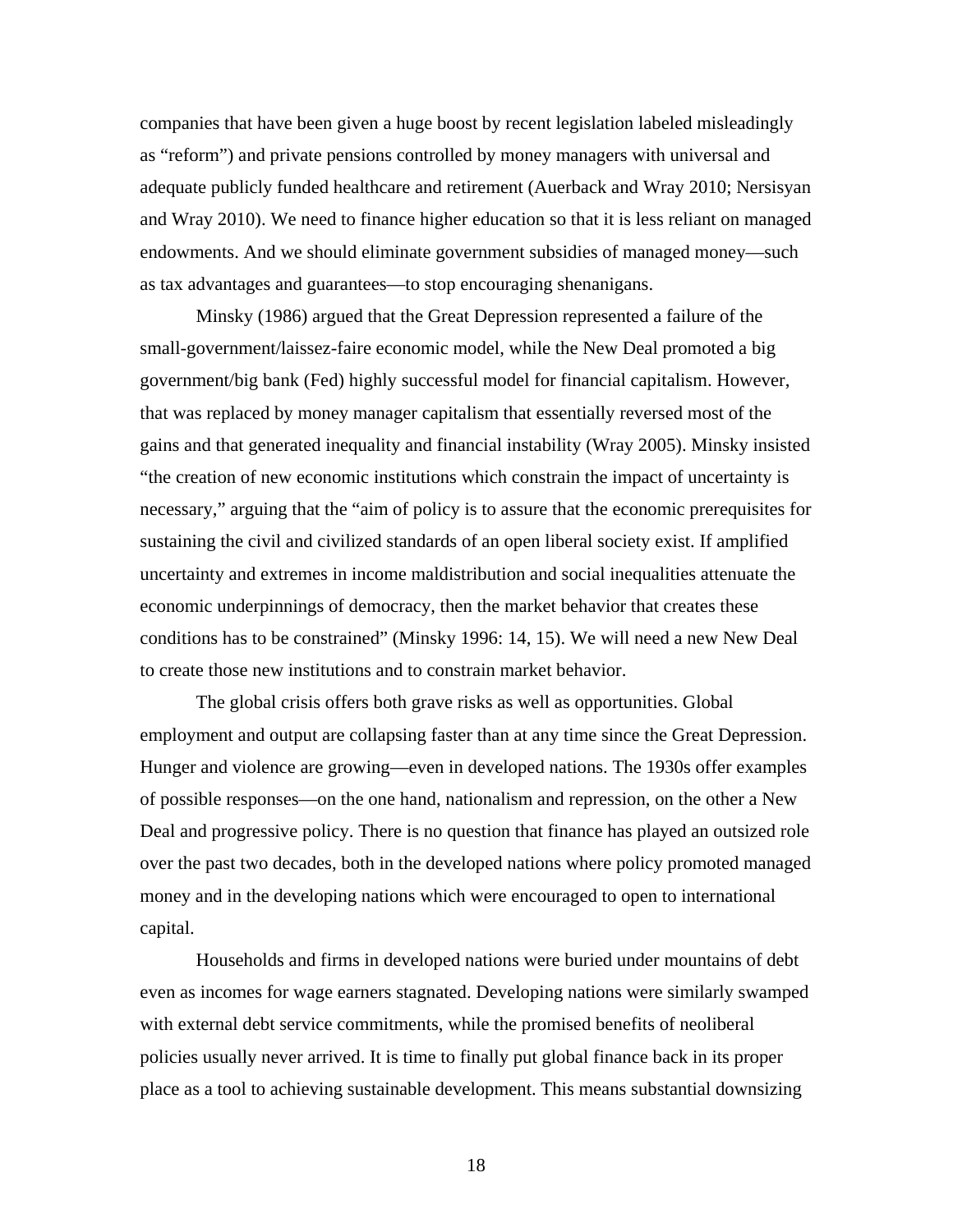and careful re-regulation. Government must play a bigger role, which in turn requires a new economic paradigm that recognizes the possibility of simultaneously achieving social justice, full employment, and price and currency stability through appropriate policy.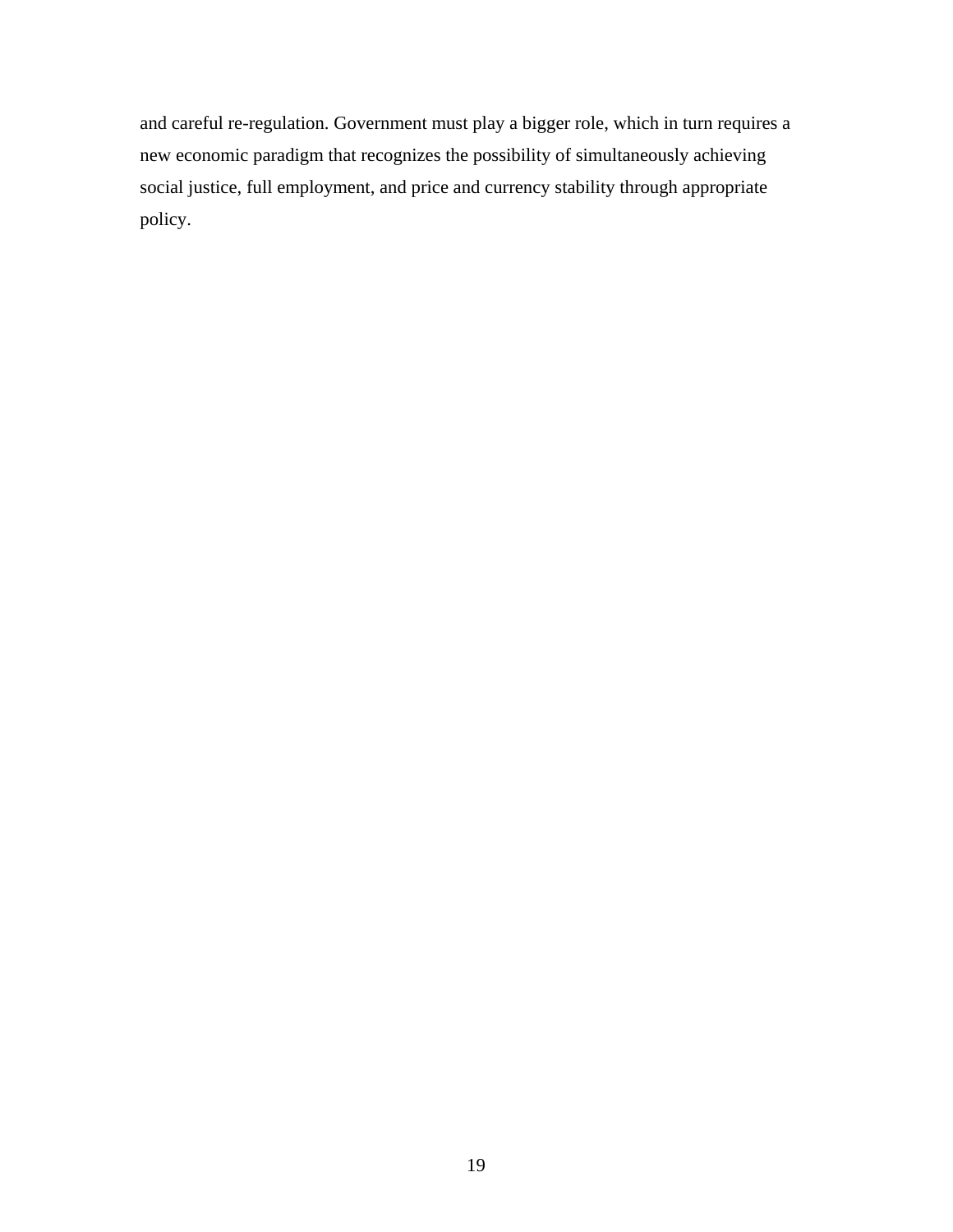#### **REFERENCES**

- Auerback, Marshall, and L. Randall Wray. 2010. "Toward True Health Care Reform: More Care, Less Insurance." Public Policy Brief 110. Annandale-on-Hudson, NY: Levy Economics Institute of Bard College.
- Black, William K. 2005. *The Best Way to Rob a Bank is to Own One: How Corporate Executives and Politicians Looted the S&L Industry.* Austin: University of Texas Press.
- Cassidy, John. 2008. "The Minsky Moment." *The New Yorker*, Feb 4. Available at: www.newyorker.com.

Chancellor, Edward. 2007. "Ponzi Nation." *Institutional Investor,* Feb 7.

- Eisinger, Jesse, and Jake Bernstein. 2010. "The Magnetar trade: how one hedge fund helped keep the bubble going." ProPublica, April 13. Available at: www.propublica.org/feature/all-the-magnetar-trade-how-one-fund-helped-keep...
- Harper, Christine. 2010. "Taxpayers help Goldman reach height of profit in new skyscraper." Bloomberg.com, April 17. Available at: www.bloomberg.com/apps/news?pid=20670001&sid=aaLwI2SKYQJg
- Henning, Peter J., and Steven M. Davidoff. 2010. "Goldman fraud case holds risks for both sides." The Deal Professor. *New York Times,* April 16.
- Kregel, Jan. 2010. "No Going Back: Why We Cannot Restore Glass-Steagall's Segregation of Banking and Finance." Public Policy Brief 107. Annandale-on-Hudson, NY: Levy Economics Institute of Bard College.
- McCulley, Paul. 2007. "The plankton theory meets Minsky." *Global Central Bank Focus*, March. PIMCO Bonds. Available at: www.pimco.com/leftnav/featured+market+commentary/FF... accessed 3/8/2007.
- Minsky, Hyman P. 1986. *Stabilizing an Unstable Economy*. New Haven, CT: Yale University Press.
	- ————. 1996. "Uncertainty and the Institutional Structure of Capitalist Economies." Working Paper 155. Annandale-on-Hudson, NY: Levy Economics Institute of Bard College.
- Morgenson, Gretchen, and Louise Story. 2009. "Banks bundled bad debt, bet against it, and won." *New York Times*, December 24.
- ————. 2010a. "Investor who made billions is not target of suit." *New York Times,* April 16.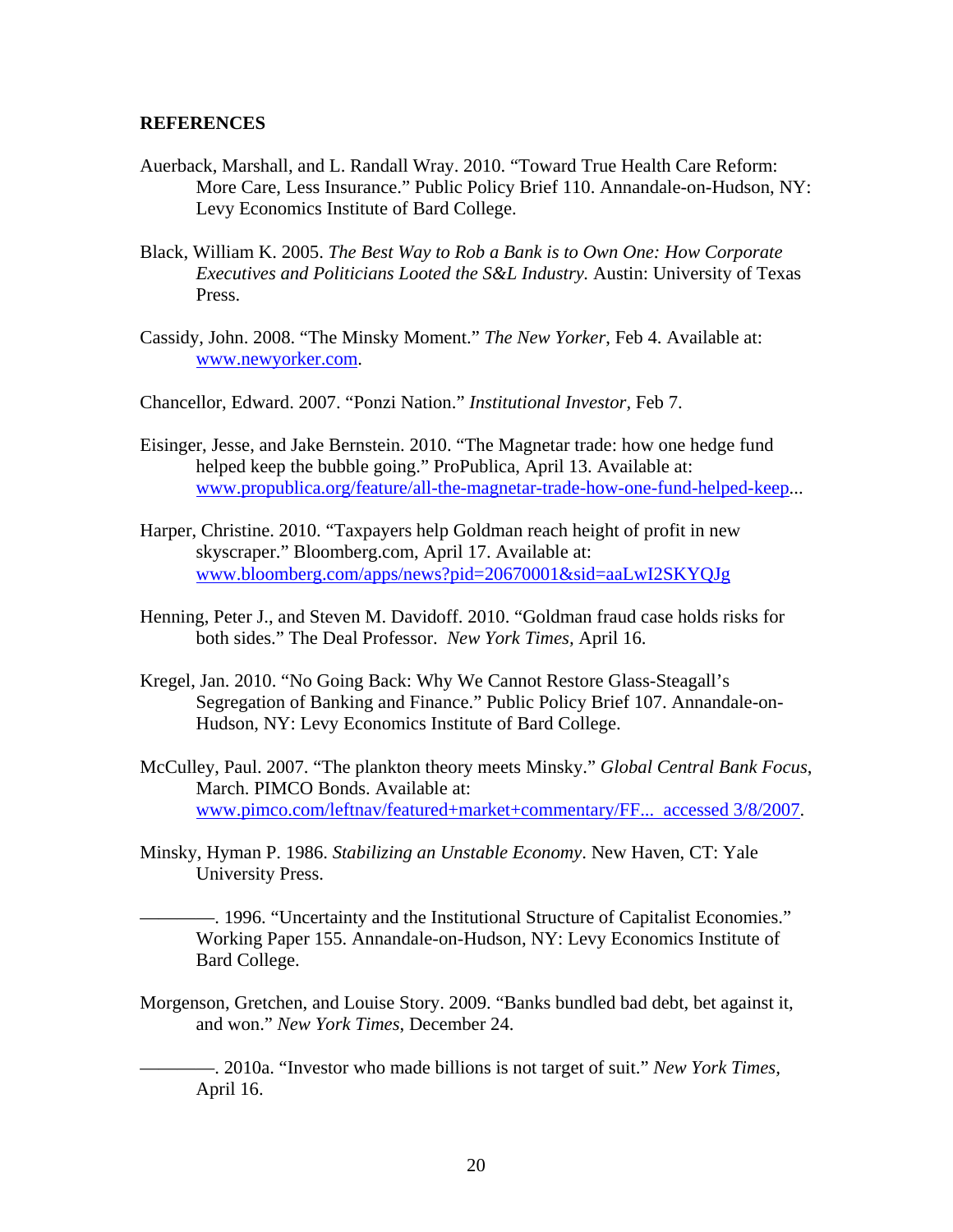————. 2010b. "SEC accuses Goldman of fraud in housing deal." *New York Times,* April 16.

————. 2010c. "Exotic deals put Denver schools deeper in debt." *The New York Times*, August 5.

- Nersisyan, Yeva, and L. Randall Wray. 2010. "The Trouble with Pensions: Toward an Alternative Public Policy to Support Pensions." Public Policy Brief 109. Annandale-on-Hudson, NY: Levy Economics Institute of Bard College.
- Nocera, Joe. 2010. "A Wall Street invention let the crisis mutate." *New York Times,* April 16.
- Papadimitriou, Dimitri B., and L. Randall Wray. 1998. "The economic contributions of Hyman Minsky: varieties of capitalism and institutional reform." *Review of Political Economy* 10(2): 199–225.
- Story, Louise. 2010. "Investment firm agrees to settle kickback inquiry." *New York Times,* April 15.
- Tymoigne, Eric, and L. Randall Wray. 2009. "It Isn't Working: Time for More Radical Policies." Public Policy Brief 105. Annandale-on-Hudson, NY: Levy Economics Institute of Bard College.
- Whalen, Charles. 2007. "The U.S. Credit Crunch of 2007: A Minsky Moment." Public Policy Brief 92. Annandale-on-Hudson, NY: Levy Economics Institute of Bard College.
- Wray, L. Randall. 1994. "The political economy of the current US financial crisis." *International Papers in Political Economy* 1(3): 1–51.

————. 2003. "The Perfect Fiscal Storm." *Challenge* 46(1): 55–78.

————. 2005. "The Ownership Society: Social Security Is Only the Beginning… " Public Policy Brief 82. Annandale-on-Hudson, NY: Levy Economics Institute of Bard College.

————. 2008a. "Financial Markets Meltdown: What Can We Learn from Minsky." Public Policy Brief 94. Annandale-on-Hudson, NY: Levy Economics Institute of Bard College.

————. 2008b. "The Commodities Market Bubble: Money Manager Capitalism and the Financialization of Commodities." Public Policy Brief 96. Annandale-on-Hudson, NY: Levy Economics Institute of Bard College.